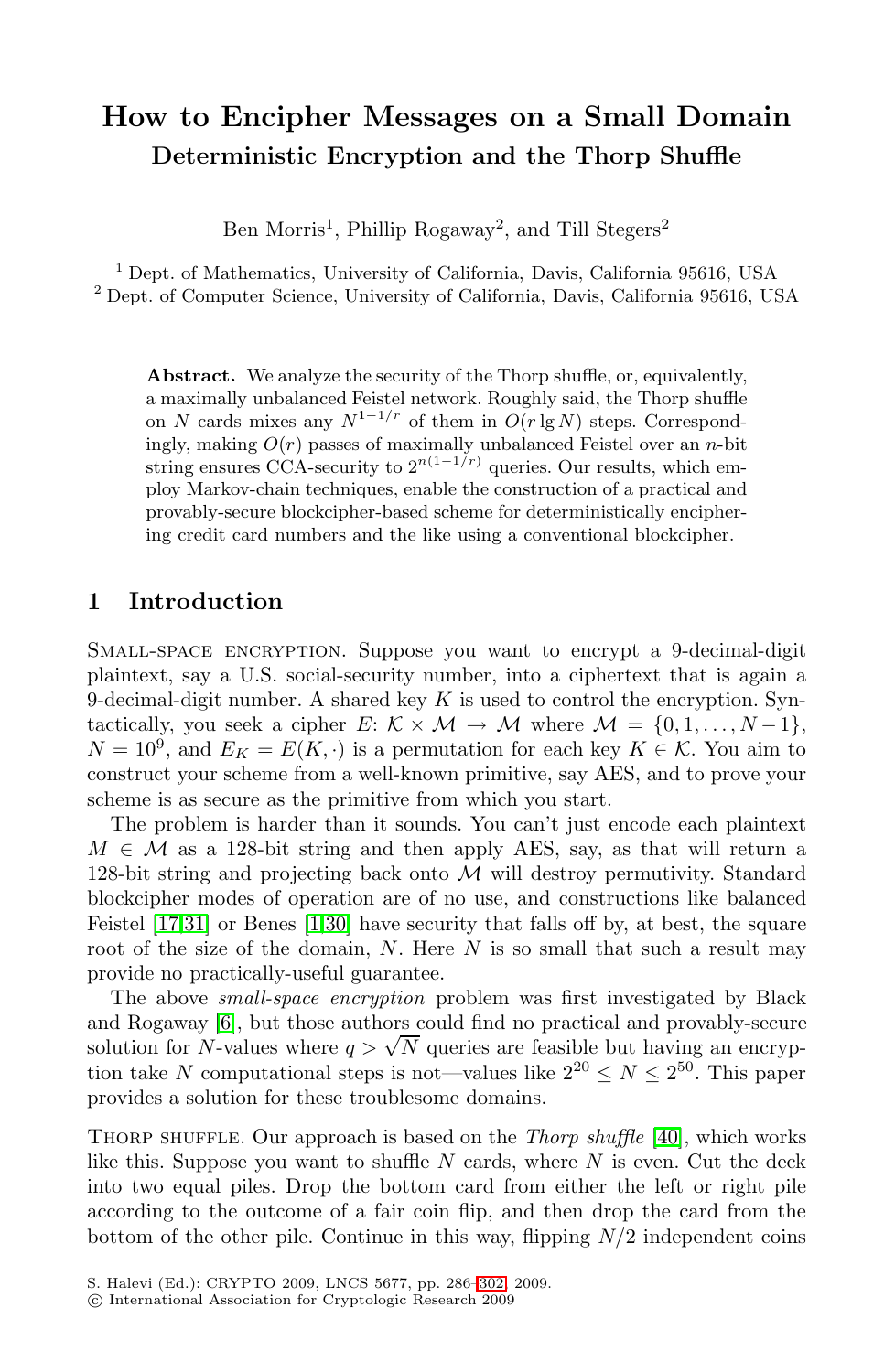<span id="page-1-0"></span>

**Fig. 1. Two views of the Thorp shuffle (one round).** *Left*: each card is paired with the one  $N/2$  positions away. For cards at positions x and  $x + N/2$ , a random bit c (not shown) determines if the cards get mapped to  $2x$  and  $2x+1$  or to  $2x+1$  and  $2x$ . *Right*: each card is regarded as an *n*-bi[t s](#page-1-0)tring X (assume  $N = 2<sup>n</sup>$ ). Now card  $b \parallel x$ <br>gots sont to  $x \parallel b \oplus F_{\text{K}}(x)$  for a uniform (and round dopendent) random function  $F_{\text{K}}$ gets sent to  $x \parallel b \oplus F_K(x)$  for a uniform (and round-dependent) random function  $F_K$ .

and using each to decide if you dro[p ca](#page-15-1)rds left-[the](#page-16-2)n-right or right-then-left. This is one *round* of the shuffle; repeat for as many rounds as you like. Expressed a bit more algebraically, for each round  $r = 1, 2, \ldots, R$  the cards at positions x and  $x + N/2$ , where  $x \in \{0, ..., N/2 - 1\}$ , are moved either to positions  $2x$ and  $2x + 1$  or else to positions  $2x + 1$  and  $2x$ , which ones being determined by a uniform coin flip  $c \in \{0, 1\}$ . See the left-hand side of Fig. 1. Let Th[N, R] denote the Thorp shuffle with message space  $\mathcal{M} = \{0, \ldots, N - 1\}$  and R rounds.

The potential utility of the Thorp shuffle to cryptography and complexity theory was first noticed by Naor some 20 years ago [27, p. 62], [34, p. 17]. He observed that the Thorp shuffle is *oblivious* in the following sense: one can trace the route of any given card in the deck without attending to the remaining cards in the deck. If the Thorp shuffle mixes cards quickly enough, this property would make it suitable for small-space encryption. Namely, the random bit  $c$ used for cards x and  $x + N/2$  at round r could be determined by applying a pseudorandom function  $F$ , keyed by some underlying key  $K$ , to  $x$  and  $r$ . Conceptually, t[he](#page-15-2) string K compactly names all of the  $(N/2) \cdot R$  $(N/2) \cdot R$  $(N/2) \cdot R$  random bits that would be needed to shuffle the entire deck. But because the Thorp shuffle is oblivious, only  $R$  of these bits, so that many PRF calls, would be needed to encipher a message x.

FEISTEL CONNECTION. There are a variety of alternative views of what goes [on](#page-1-0) in the Thorp shuffle. The one most resonant to cryptographers is this. Suppose that  $N = 2^n$  is a power of two. In this case the Thorp shuffle coincides with a maximally unbalanced Feistel network. In an unbalanced Feistel network [18,36], the left and right portions in the n-bit string that is acted on may have different lengths. Throughout this paper, "maximally unbalanced Feistel" means that the round function takes in  $n - 1$  bits and outputs a single bit, a "source-heavy" scheme. See the right-hand side of Fig. 1. A moment's reflection will make clear that, if the round function  $F_K$  provides uniform random bits, independently selected for each round, then unbalanced Feistel *is* the Thorp shuffle.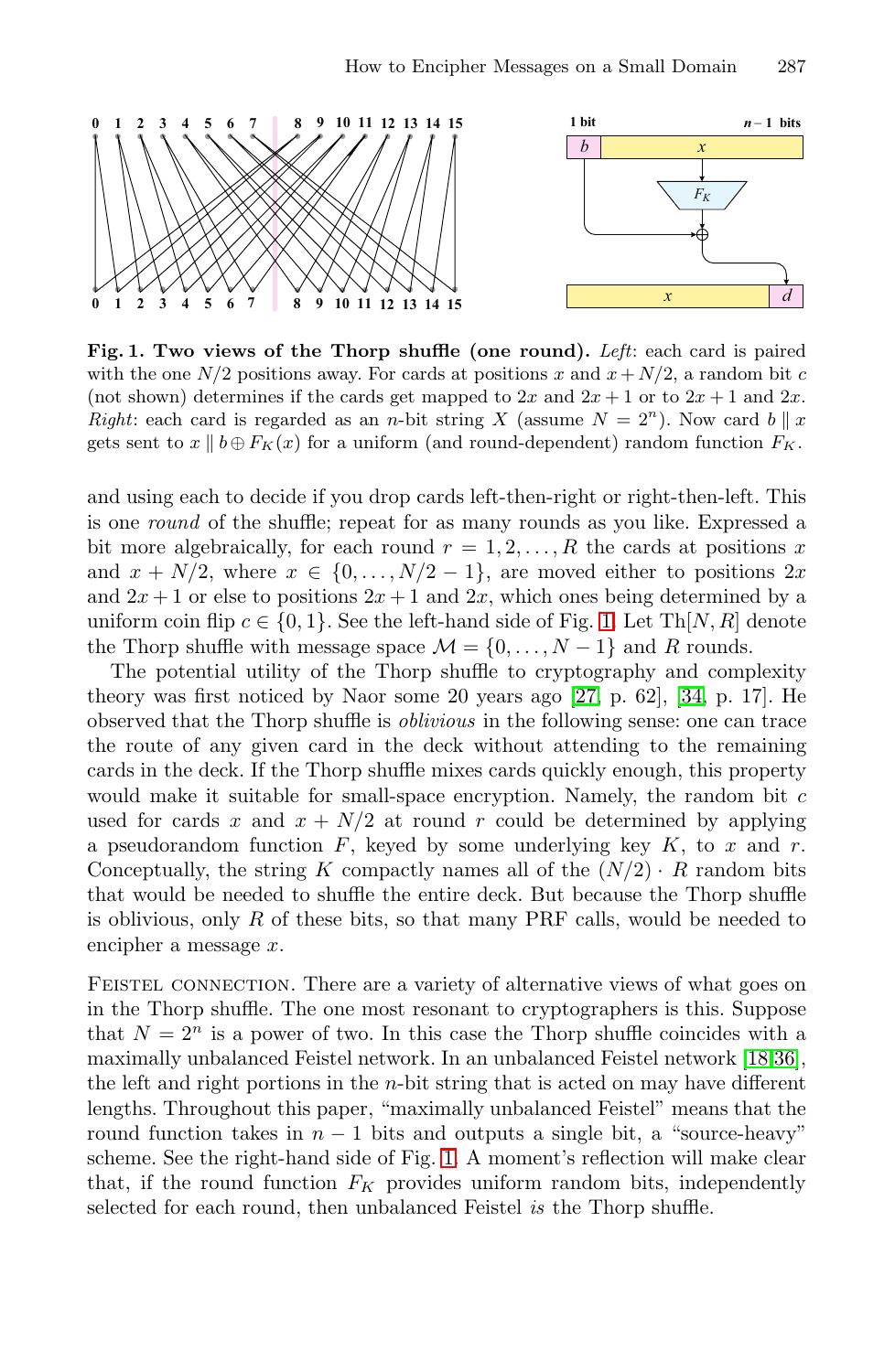As it takes  $n$  rounds of maximally unbalanced Feistel until each bit gets its turn in being replaced, we term n rounds of maximally unbalanced Feistel (or  $\lceil \lg N \rceil$  rounds of Thorp) a *pass*. One might hope that the Thorp shuffle mixes the deck well after a small number of passes.

OUR RESULTS. Assume  $N = 2^n$  is a power of two,  $r > 1$ , and let  $E = Th[N, R]$  be the Thorp shuffle with  $R = 2rn$  $R = 2rn$  rounds (that is, 2r passes). We will show that an adversary mounting a nonadaptive chosen-plaintext attack and making  $q$  queries will have advantage that is at most  $(q/(r+1)) \cdot (4nq/N)^r$  at distinguishing E from a random permutation on  $n$  bits. We prove this bound by regarding the Thorp shuffle of a designated q out of  $N$  cards as a Markov chain and applying a coupling argument. To the best of our knowledge, this is the first time that coupling has been used to prove security for a symmetric cryptographic primitive. Using a result of Maurer, Pietrzak, and Renner [21], we can infer that 4r passes are enough so that a q-query adversary making an adaptive chosen-ciphertext attack will have advantage at most  $(2q/(r+1)) \cdot (4nq/N)^r$  at distinguishing E from a random permutation and its inverse. Put in asymptotic terms, one can construct an n-bit permutation that is CCA-secure to  $2^{n(1-1/r)}$  queries by making 4r passes of a maximally unbalanced Feistel (its round function being a uniformly random function from  $n-1$  bits to 1 bit). This far exceeds what balanced Feistel can achieve, pro[vidin](#page-15-4)g a demonstrable separation between the security of balanced and unbalanced Feistel. Finally, we consider a weaker notion of security than customary—withstanding a (nonadaptive) *designated-point attack*. For achieving this, just two passes of unbalanced Feistel are already enough.

In applying the results above to solve the small-space encryption problem using a blockcipher like AE[S,](#page-15-5) the number of rounds  $R$  becomes the number of [blo](#page-15-6)ckcipher calls. We des[crib](#page-15-7)e a trick to reduce this by a factor of five (for a 128-bit blockcipher). We sketch other such "engineering" improvements, like making the constructed cipher tweakable [16], and we tabulate the number of blockcipher calls needed for various provable-security guarantees.

FURTHER RELATED WORK. Morris proved th[at](#page-15-8) [t](#page-15-8)he mixing time for the Thorp shuffle—roughly, the number o[f st](#page-15-9)eps until all  $q = N$  cards are ordered nearly uniformly—is polylogarithmic: it is  $O(\lg^{44} N)$  [25]. This was subsequently improved to  $O(\lg^{19} N)$  [22] and then to  $O(\lg^4 N)$  [23].

Naor and Reingold analyzed unbalanced Feistel constructions, showing, in particular, that one pass over a maximally unbalanced Feistel network that operates on *n* bits remains secure to nearly  $2^{n/2}$  queries.

For *balanced* Feistel, the classical analysis by Luby and Rackoff [17] shows that three rounds provide CPA-security (four rounds for CCA-security) to nearly  $2^{n/4}$ queries. This was improved by Maurer and Pietrzak [20], who showed that r rounds of balanced Feistel could withstand about  $2^{n/2-1/r}$  queries (in the CCA setting). Patarin [31,29] went on to show that a constant number of rounds (six for CCAsecurity) was already enough to withstand about  $2^{n/2}$  queries. He suggested that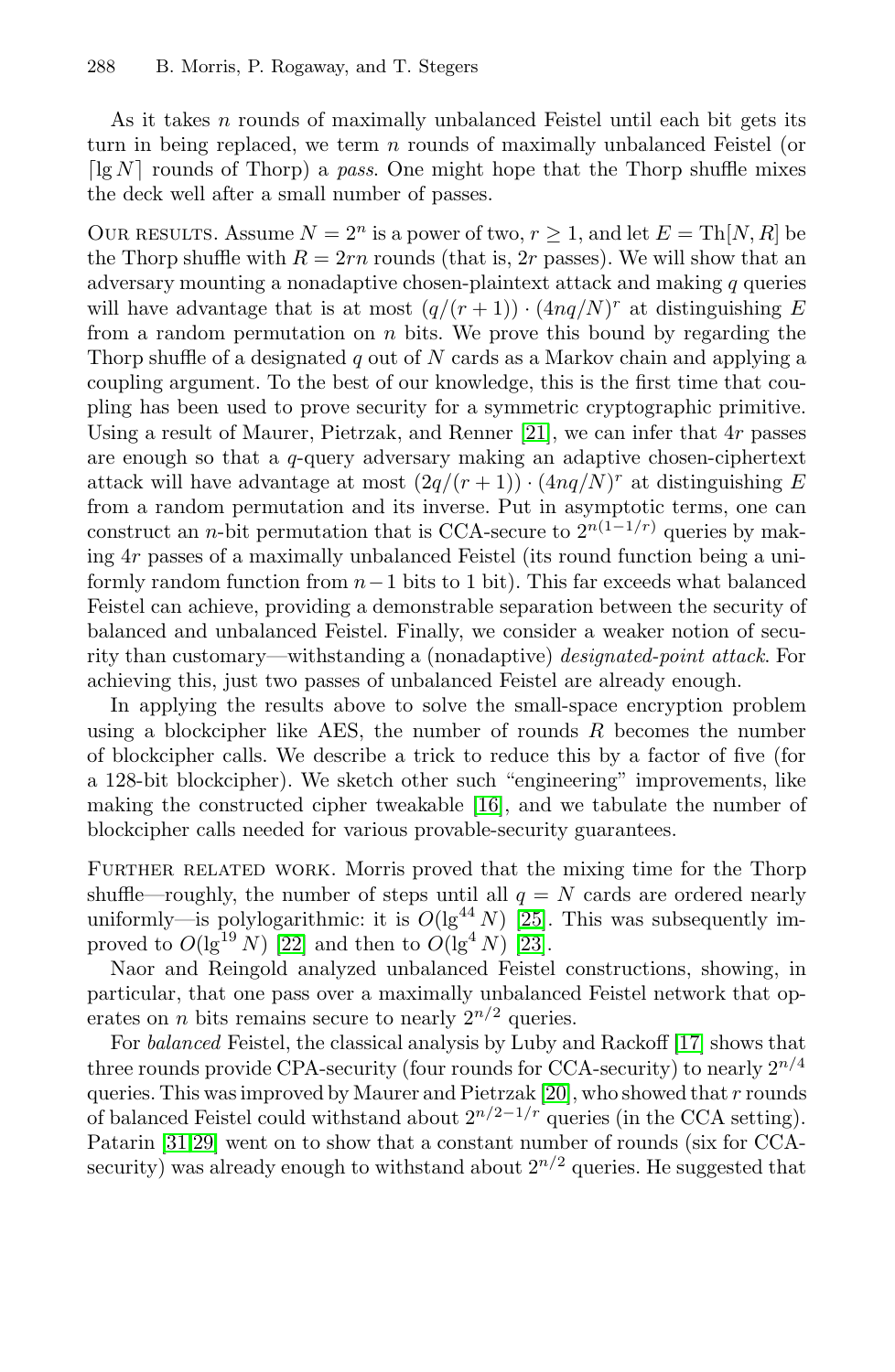enough rounds of maximally unbalanced Feistel ought to achieve security for up to  $2^{n(1-\epsilon)}$  qu[erie](#page-16-4)s [29, p. 527], a conjecture that our work now proves.

Granboulan and Pornin [12] describe a method to perfectly realize a random permutation using a clever shuffling procedure due to Czumaj, Kanarek, Kutylowski, and Lory's [8]. The shuffle requires one to repeatedly sample in a hypergeometric distribution using param[eter](#page-15-5)s that are large and vary during the shuffle. In an implementation, Granboulan and Pornin employ an arbitraryprecision floating-point package to help achieve the needed sampling. In the end, about  $10^9$  mac[hine](#page-15-10) cycles are used to encipher on a space of  $N < 2^{32}$  points. While improvements may come [41], the method is currently impractical.

Kaplan, Naor, and Reingold describe a method to reduce the number of bits needed to specify a permutation that will appear uniform against some number  $q$ of queries [14]. They do this by derandomizing a construction such as the Thorp sh[uffl](#page-14-1)e. They discuss t[his](#page-16-5) case, invoking the result of Morris [25].

Håstad analyz[es th](#page-15-11)e mixing time of the following *square lattice shuffle*: given an  $m \times m$  array, unifor[mly](#page-16-6) permute the entries in each row, and then uniformly permute the entries in each column [13]. He shows that a constant number of such passes are enough to mix well. The shuffle is oblivious, and a recursive realization of it would give rise [to](#page-3-0) another solution to the small-space encryption problem.

The problem of enciphering on a small or unusual-size domain can be regarded as a special case of *format-preserving encryption*, a goal informally described by Brightwell and Smith [7], named by Spies [38], and recently formalized by Bellare and Ristenpart [5] and by Rogaway [33].

In a recent proposal to NIST, Spies [37] d[escr](#page-15-12)ibes a blockcipher mode of [o](#page-15-12)peration, FFSEM, to [en](#page-15-12)cipher on an arbitrary intermediate-size domain  $\mathcal{M} =$  $\{0, 1, \ldots, N-1\}$ . The mechanism combines the use of a balanced Feistel network and the folklore cycle-walking approach.<sup>1</sup>

THE PROBLEM WITH BALANCED FEISTEL. It seems likely that, for any even  $n$ , enough rounds of balanced Feistel using a pseudorandom round function yield a computationally-secure small-domain encryption scheme, even up to  $q = 2<sup>n</sup> - 2$ queries (recall that a Feistel-determined permutation is always even [28, Th 6.1]). No remotely practical attack is known [28], and the construction is of course quite old. But proofs of security for ciphers made from pseudorandom functions invariably work by proving information-theoretic security and then passing to the complexity-theoretic setting. Since balanced Feistel is information-theoretically *insecure* beyond  $2^{n/2}$  queries, such an approach is inherently doomed. More precisely, if the adversary may ask  $q = 2^{\theta + n/2}$  queries for some  $\theta \ge 0$ , then, to have any chance of information-theoretic security, one will need a number of rounds that is at least  $r = 2^{\theta+1}$ . A simple analysis giving this bound is in the full version of this paper.

<span id="page-3-0"></span><sup>&</sup>lt;sup>1</sup> Cycle-walking works like this. To construct a cipher  $E_K$  that enciphers on  $\mathcal{M} =$  $\{0, 1, \ldots, N-1\}$  using a cipher  $E'_K$  that works on  $\mathcal{M}' = \{0, 1, \ldots, N'-1\}$ , where  $N' \geq N$ , iterate  $E_K'(X)$  until the first point is found that lies in M. Return this. The method is efficient if  $E'$  is and  $N'$  is not too much larger than N.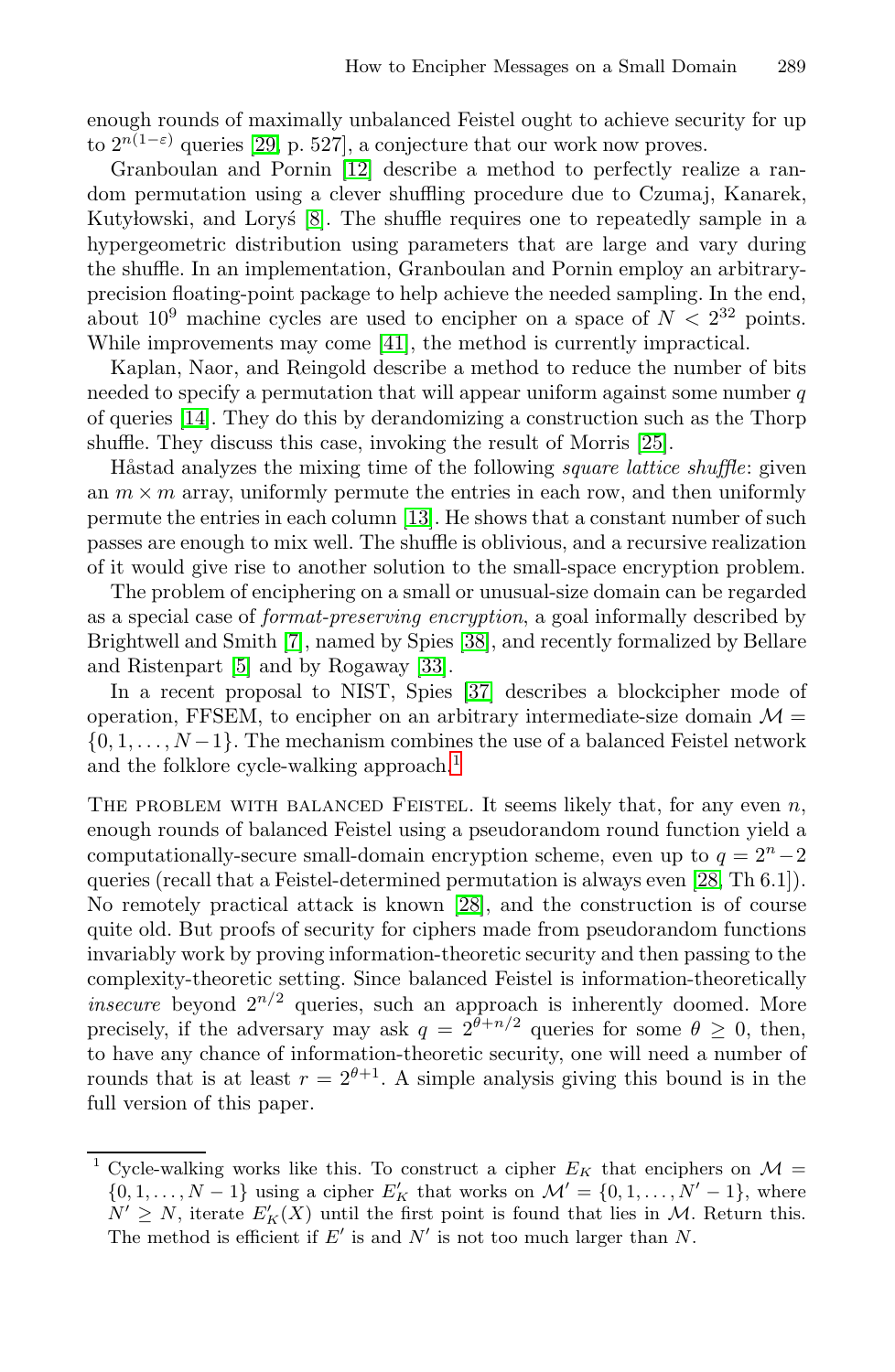# **2 Preliminaries**

CIPHERS. By a *cipher* we mean a map  $E: K \times M \rightarrow M$  where K and M are finite nonempty sets (the *key space* and the *domain*) and  $E_K(\cdot) = E(K, \cdot)$  is a permutation on M for every  $K \in \mathcal{K}$ . Let A be an adversary, meaning an algorithm with access to an oracle. For the game used to define  $E$ 's indistinguishability from a random permutation, the oracle will depend on a permutation f:  $\mathcal{M} \to \mathcal{M}$ . It will respond to a query (enc, x) with  $f(x)$  and it will respond to a query (dec, y) with  $f^{-1}(y)$ . Queries outside of {enc, dec}  $\times$  M are ignored. Define  $\mathbf{Adv}_{E}^{\text{cca}}(\mathcal{A}) = \mathbf{P}(K \stackrel{\$}{\leftarrow} \mathcal{K} : \mathcal{A}^{\pm E_K} \Rightarrow 1) - \mathbf{P}(\pi \stackrel{\$}{\leftarrow} \text{Perm}(\mathcal{M}) : \mathcal{A}^{\pm \pi} \Rightarrow 1)$ where  $A^{\pm f}$  denotes A interacting with the f-dependent oracle just described and  $A^f \Rightarrow 1$  is the event that it outputs a 1.

We say that adversary A is *nonadaptive* if its queries are the same on each and every run. It carries out a *chosen-plaintext* attack if each query is an encryption query, and a *chosen-ciphertext* attack if queries may be either encryption or decryption queries. Let  $\text{Adv}_{E}^{\text{cpa}}(q) = \max_{A} \text{Adv}_{E}^{\text{cca}}(A)$  where the maximum is taken over all nonadaptive a[dver](#page-15-13)saries that ask at most  $q$  encryption queries and no decryption queries. By the standard averaging argument, the notion is unchanged if nonadaptive adversaries are assumed to be *deterministic*: they statically choose their queries  $x_1, \ldots, x_q$ . Let  $\mathbf{Adv}_{E}^{\text{cca}}(q) = \max_{A} \mathbf{Adv}_{E}^{\text{cca}}(A)$ where the maximum is taken over all adversaries that ask at most  $q$  queries.

<span id="page-4-0"></span>Markov chains. The next section assumes some familiarity with Markov chains and how to show rapid mixing for them using coupling arguments. See any text on the subject, such as Levin, Peres, and Wilmer [15], for some background on this topic.

<span id="page-4-1"></span>Let  $\Omega$  be a finite nonempty set and let  $\mu, \nu$  be probability distributions on  $\Omega$ . A *coupling* of  $\mu$  and  $\nu$  is a pair of random variables  $(X, Y)$ , defined on the same probability space, such that the marginal distributions of X and Y are  $\mu$  and  $\nu$ , respectively. Let

$$
\|\mu - \nu\| = \max_{S \subset \Omega} \mu(S) - \nu(S) = \min_{X \sim \mu, Y \sim \nu} \mathbf{P}(X \neq Y)
$$
(1)

be the total variation distance between  $\mu$  and  $\nu$ , where  $Z \sim \tau$  means that Z has distribution  $\tau$ . The minimum in the right-hand side of (1) is taken over all couplings  $(X, Y)$  of  $\mu$  and  $\nu$ . We shall call a coupling that achieves the minimum an *optimal coupling* of  $\mu$  and  $\nu$ .

### **3 Variational Distance of the Projected Thorp Shuffle**

Fix  $N = 2^n$ . Let  $\{\text{Th}_t : t \geq 0\}$  be the Markov chain representing the Thorp shuffle with  $N$  cards. More formally, let  $C$  be a set of cardinality  $N$ , whose elements we call *cards*. For concreteness,  $C = \{0, 1\}^n$ . The state space of  $\{Th_t\}$ is the set of bijections from C to  $\{0,1\}^n$ . For a card  $z \in \mathcal{C}$ , we interpret  $\text{Th}_t(z)$ as the position of card  $z$  at time  $t$ .

Let  $A$  be a deterministic adversary that makes exactly  $q$  queries. Our proof is based on an analysis of the mixing rate of the Thorp shuffle. However, since A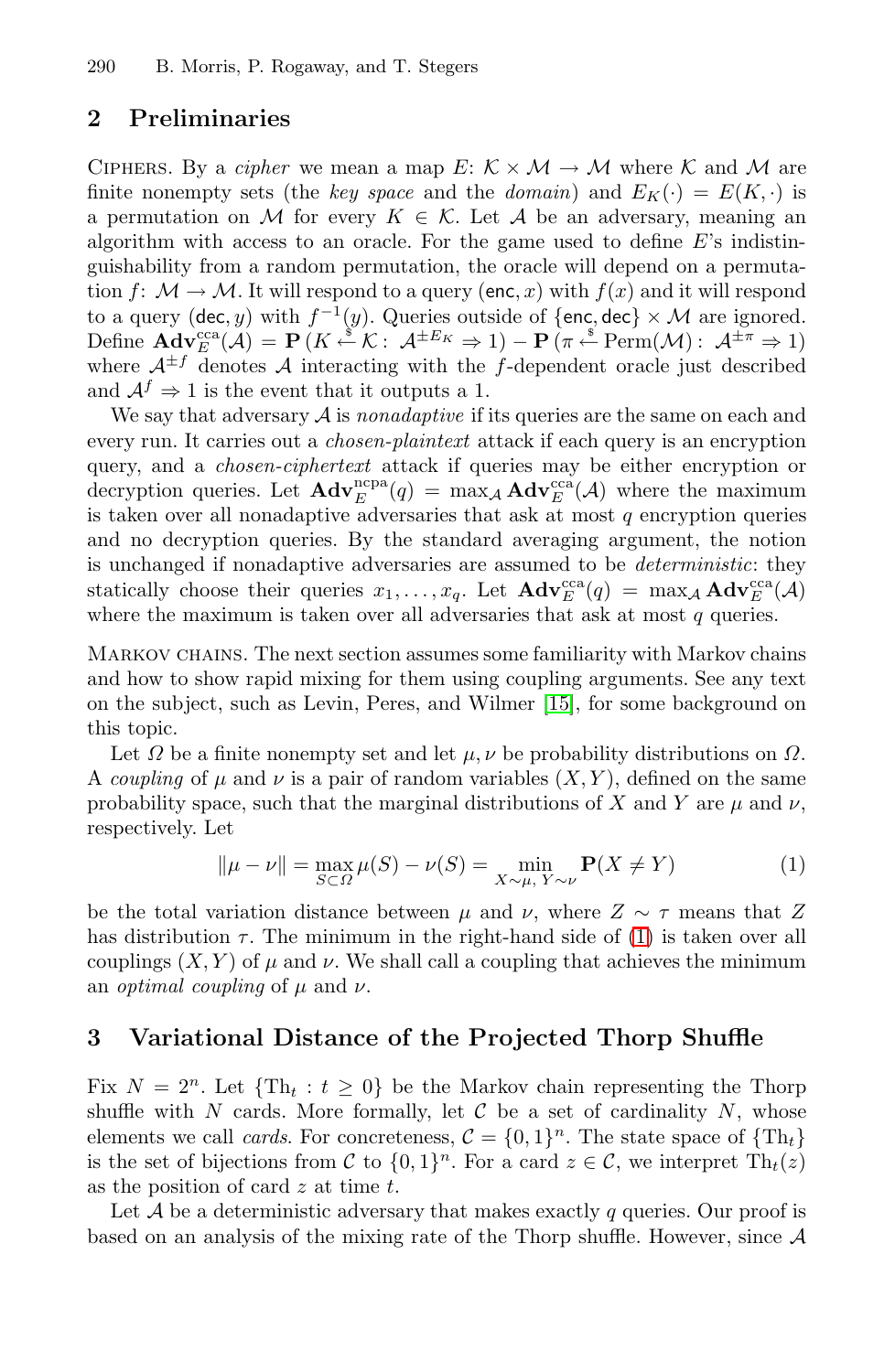<span id="page-5-2"></span>makes only  $q \leq N$  queries, we need only bound the rate at which some q-element subset of the cards mixes. So let  $z_1, \ldots, z_q$  be distinct cards in C, and let  $X_t$  be the vector of positions of cards  $z_1, \ldots, z_q$  at time t. For j in  $\{1, \ldots, q\}$  we write  $X_t(j)$ for the position of card  $z_j$  at time t, and define  $X_t(1,\ldots,j)=(X_t(1),\ldots,X_t(j)).$ 

We shall call  $X_t$  the *projected Thorp shuffle*. Note that since the Thorp shuffle is a random walk on a group (see, e.g., [35]), it has uniform stationary distribution. Hence the stationary distribution of  $X_t$ , which we denote by  $\pi$ , is uniform over the set of distinct q-tuples of elements from  $\{0,1\}^n$ . Equivalently,  $\pi$  is the distribution of q samples without replacement from  $\{0,1\}^n$ . Let  $\tau_t$  denote the distribution of  $X_t$ .

**Theorem 1 (Rapid mixing).** *Let*  $N = 2^n$  *and*  $q \in \{1, ..., N\}$ ,  $\{X_t : t \ge 0\}$ *the corresponding projected Thorp shuffle,*  $\pi$  *its stationary distribution, and*  $\tau_t$ *the distribution of*  $X_t$ *. Then, for any*  $r > 1$ *,* 

$$
\|\tau_{r(2n-1)} - \pi\| \le \frac{q}{r+1} \left(\frac{4nq}{N}\right)^r.
$$

*Proof.* For a distribution  $\nu$  on distinct q-tuples of  $\Omega$ , define

$$
\nu(u_1, \ldots, u_j) = \mathbf{P}(Z_1 = u_1, \ldots, Z_j = u_j)
$$
  

$$
\nu(u_j \mid u_1, \ldots, u_{j-1}) = \mathbf{P}(Z_j = u_j \mid Z_1 = u_1, \ldots, Z_{j-1} = u_{j-1})
$$

<span id="page-5-1"></span>where  $(Z_1,...,Z_q) \sim \nu$ . For example,  $\tau_t(u_1,...,u_j)$  is the probability that, in the Thorp shuffle, cards  $z_1, \ldots, z_j$  land in positions  $u_1, \ldots, u_j$  at time t, while  $\tau_t(u_j | u_1,\ldots,u_{j-1})$  is the probability that at time t card  $z_j$  is in position  $u_j$ given that cards  $z_1, \ldots, z_{j-1}$  are in positions  $u_1, \ldots, u_{j-1}$ . On the other hand,  $\pi(u_i | u_1, \ldots u_{i-1})$  is the probability that, in a uniform random ordering, card  $z_i$ is in position  $u_j$  given that cards  $z_1, \ldots, z_{j-1}$  land in positions  $u_1, \ldots, u_{j-1}$ .

<span id="page-5-0"></span>Each of the conditional distributions  $\tau_t(\cdot \mid u_1,\ldots,u_{j-1})$  converges to uniform as  $t \to \infty$ . When all of these distributions are "close" to uniform, then  $\tau_t$  will be close to  $\pi$ . In fact, we only need the conditional distributions to be close "on average," as is formalized in the following lemma, which is proved in Appendix A.

**Lemma 2.** *Fix a finite nonempty set*  $\Omega$  *and let*  $\mu$  *and*  $\nu$  *be probability distributions supported on q-tuples [of](#page-5-0) elements of*  $\Omega$ *, and suppose that*  $(Z_1, \ldots, Z_q) \sim \mu$ *. Then*

$$
\|\mu - \nu\| \leq \sum_{l=0}^{q-1} \mathbf{E} \Big( \|\mu(\cdot \mid Z_1, \ldots, Z_l) - \nu(\cdot \mid Z_1, \ldots, Z_l)\| \Big).
$$
 (2)

Note that in the above lemma, since  $Z_1, \ldots, Z_q$  are random variables (whose joint distribution is governed by  $\mu$ ), so is  $\|\mu(\cdot | Z_1,\ldots,Z_l) - \nu(\cdot | Z_1,\ldots,Z_l)\|$ for every  $l \leq q$ ; each summand in the right-hand side of (2) is the expectation of one of these random variables.

Coupling arguments. Later in the proof, we will be using a coupling argument to bound  $\mathbf{E}(\|\mu(\cdot | Y_1,\ldots,Y_l) - \nu(\cdot | Y_1,\ldots,Y_l)\|)$ . Typically, such arguments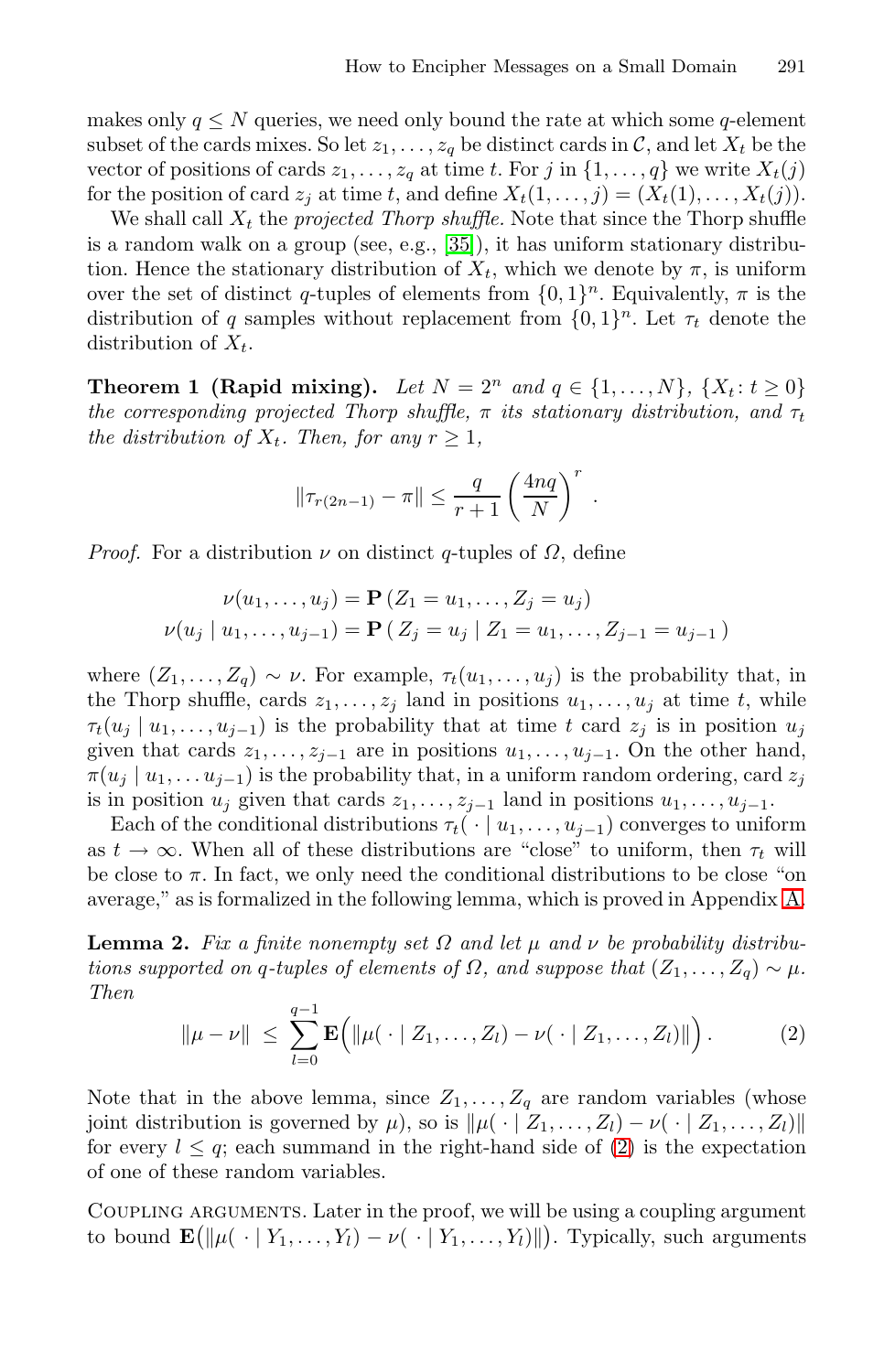are used in the following way. There is a Markov chain with transition matrix  $P$ and stationary distribution  $\pi$ , started from state x. One wants to estimate the total variation distance  $||P^t(x, \cdot) - \pi||$  between the distribution of the chain at time  $t$  and the stationary distribution. To do so, [on](#page-4-0)e constructs a pair process  $\{(X_t, Y_t): t \geq 0\}$ , the *coupling*, that satisfies the following conditions:

- 1. Individually,  $\{X_t\}$  and  $\{Y_t\}$  are Markov chains with transition matrix P.
- 2. For every  $t \geq 0$ , if  $X_t = Y_t$  then  $X_{t+1} = Y_{t+1}$ .
- 3. We have  $X_0 = x$  and  $Y_0 \sim \pi$ .

The random variable  $T = \min\{t : X_t = Y_t\}$  is called the *coupling time*. Note that condition (3) implies that  $Y_t \sim \pi$  for all  $t \geq 0$ . Hence equation (1) implies

$$
||P^{t}(x, \cdot) - \pi|| \leq \mathbf{P}(X_{t} \neq Y_{t})
$$
  
=  $\mathbf{P}(T > t).$ 

The idea is to define the coupling in such a way that  $T$  is unlikely to be large.

DEFINING THE COUPLING. Let  $\tau_t$  be the distribution of  $X_t$ . We wish to use coupling to bound the expected distance between  $\tau_t(\cdot | X_t(1),...,X_t(l))$  and the uniform distribution on  $\{0,1\}^n \setminus \{X_t(1),...,X_t(l)\}\)$ , for each  $l \in \{1,...,q-1\}$ .

Our approach will be as follows. For each value of  $l$  we will construct a process  $\{U_t\}$  on the same probability space as  $\{X_t\}$ , to get a coupling  $\{(X_t, U_t): t \geq 0\}.$ The process  $\{U_t\}$  will satisfy the following conditions.

- The positions of the first l cards in  $U_t$  always agree with  $X_t$ .
- For every t, the distribution of the position of card  $z_{l+1}$  at time t, given the positions of cards  $z_1, \ldots, z_l$ , is uniform.

We begin with a key definition. Say that two cards are *adjacent* at time t if their positions (viewed as elements of  $\{0, 1\}^n$ ) are the same except for the first bit (or, viewed as elements of  $\{0,\ldots,N-1\}$ , they differ by  $N/2$ ).

Let  $X_t$  be the projected Thorp shuffle. It will be convenient to use a rule for generating the evolution of  $X_t$  that uses q fair coins,  $c^1, \ldots, c^q$ , each of which is flipped at each step. Formally, each  $c^j$  is a sequence  $\{c_t^j : t \ge 0\}$  of Bernoulli $(1/2)$ random variables, where we interpret  $c_t^j$  as the outcome of coin  $c^j$  at time t. We assume that all of the  $c_t^j$  are independent.

Note that for a given step, it is enough to describe, for each pair  $z_i, z_j$  of adjacent cards,  $i < j$ , how the position of  $z_i$  is updated (since this dictates how the position of  $z_i$  must be updated). We shall use the following update rule:

**Update rule.** For each pair of cards  $z_i, z_j$  with  $i < j$  that are adjacent at time t, we determine the position of  $z_i$  at time  $t+1$  using coin  $c^i$  and coin flip  $c_t^i$  as follows:

- 1. the first (leftmost) bit of the position of  $z_i$  is set to  $c_t^i$ , and then
- 2. the position of  $z_i$  undergoes a cyclic left bit shift.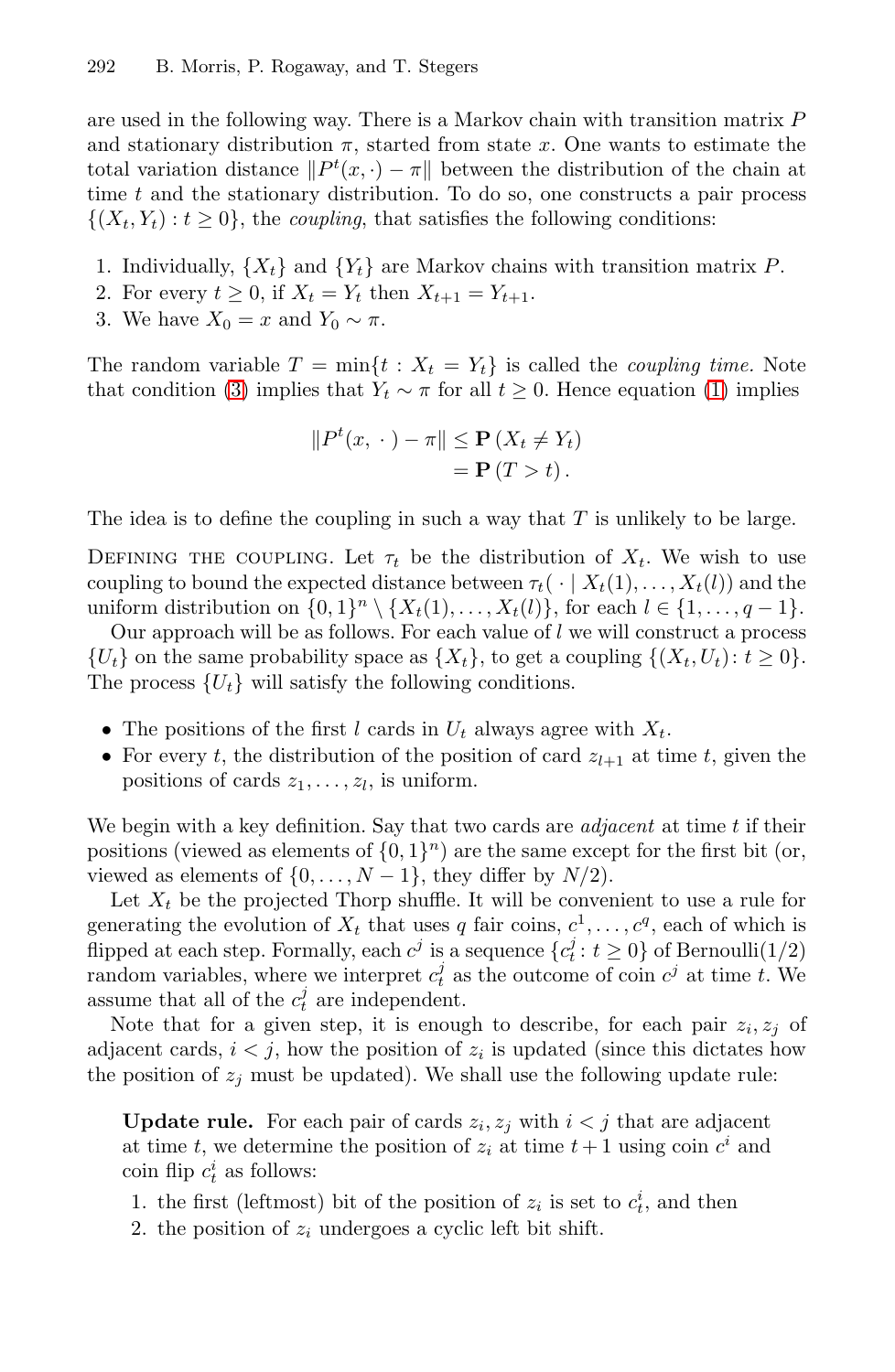Thus if  $c_i$  is at position x at time t then at time  $t+1$  it will be at position  $2(x \mod 2)$  $N(2) + c_t^i$ , or, in string-oriented notation, at position  $x[2..N] \parallel c_t^i$ . We claim that if  $t \geq n-1$  then for any pair of cards  $z_i$  and  $z_j$  we have

$$
\mathbf{P}\left(z_i \text{ and } z_j \text{ are adjacent at time } t\right) \le 2^{1-n} \,. \tag{3}
$$

To verify this claim, note that (by reordering if necessary) we may assume that  $i = 1, j = 2$ , and the evolution of  $X_t$  is governed by the update rule described above. Let E be the event that  $z_1$  and  $z_2$  are adjacent at time t. In order for E to happen, at each step during times  $t-1, \ldots, t-n+1$ , when their bits are changed (in step 1 of the update rule), the same change must occur for both  $z_1$  and  $z_2$ . Thus  $E = A \cap B$ , where A is the event that  $z_1$  and  $z_2$  were not adjacent at any of the times  $t-1,\ldots,t-n+1$ , and B is the event that coins  $c^i$  and  $c^j$  had the same outcomes at times  $t-1,\ldots,t-n+1$ . It follows that  $P(E) \leq P(B) = 2^{1-n}$ , and the claim is verified.

We are now ready to describe  $\{U_t : t \geq 0\}$ . The starting state  $U_0$  is constructed as follows.

- 1. We set  $U_0(1,\ldots,l) = X_0(1,\ldots,l)$ . That is, cards  $z_1,\ldots,z_l$  have the same initial positions in  $U_0$  as  $X_0$ .
- 2. The distribution of  $U_0(l+1)$  is uniform over  $\{0,1\}^n \setminus \{U_0(1),\ldots,U_0(l)\}.$

(We may assume without loss of generality that the probability space on which  $\{X_t : t \geq 0\}$  is defined is rich enough to allow us to construct such a  $U_0$ .) Note that the final condition implies that for every time  $t$  the conditional distribution of  $U_t(l)$  given  $U_t(1,\ldots,l)$  is uniform over  $\{0,1\}^n \setminus \{U_t(1),\ldots,U_t(l)\}.$ 

We now describe the rule for generating  $(X_{t+1}, U_{t+1})$  from  $(X_t, U_t)$ . Note that the rule for generating  $\{X_t : t \geq 0\}$  using [c](#page-4-0)oins  $c^1, \ldots, c^q$  leads to a natural way to generate the evolution of  $\{(X_t, U_t) : t \geq 0\}$ . Namely, we use the same coins  $c^1, \ldots, c^q$  to update both  $X_t$  and  $U_t$  in each step. Since the positions of cards  $z_1, \ldots, z_l$  initially agree in both  $X_0$  and  $U_0$ , and we are using the same coin flips  $c_t^1, \ldots, c_t^l$  to update them each step, the positions of these cards remain matched for all times t. Furthermore, note that if at any point the position of card  $z_{l+1}$ becomes matched, then it remains matched from then on. Recall that  $\tau_t$  is the distribution of  $X_t$ , and let  $Z_1, \ldots, Z_l$  be the positions of cards  $z_1, \ldots, z_l$  at time t. (Note that these positions are the same in both  $X_t$  and  $U_t$ .) By (1), we have

<span id="page-7-1"></span><span id="page-7-0"></span>
$$
\|\tau_t(\,\cdot\,|\,Z_1,\ldots,Z_l)-\pi(\,\cdot\,|\,Z_1,\ldots,Z_l)\|\leq \mathbf{P}\left(X_t(l+1)\neq U_t(l+1)\,|\,Z_1,\ldots,Z_l\right)\\=\mathbf{P}\left(T>t\,|\,Z_1,\ldots,Z_l\right),
$$

where  $T = \min\{t : X_t(l+1) = U_t(l+1)\}\$ is the coupling time. Taking expectations gives

$$
\mathbf{E}\Big(\|\tau_t(\,\cdot\mid Z_1,\ldots,Z_l)-\pi(\,\cdot\mid Z_1,\ldots,Z_l\|\Big)\leq \mathbf{P}\,(T>t)\,.
$$
 (4)

We claim that

$$
\mathbf{P}\left(T>2n-1\right)\leq p\,,\tag{5}
$$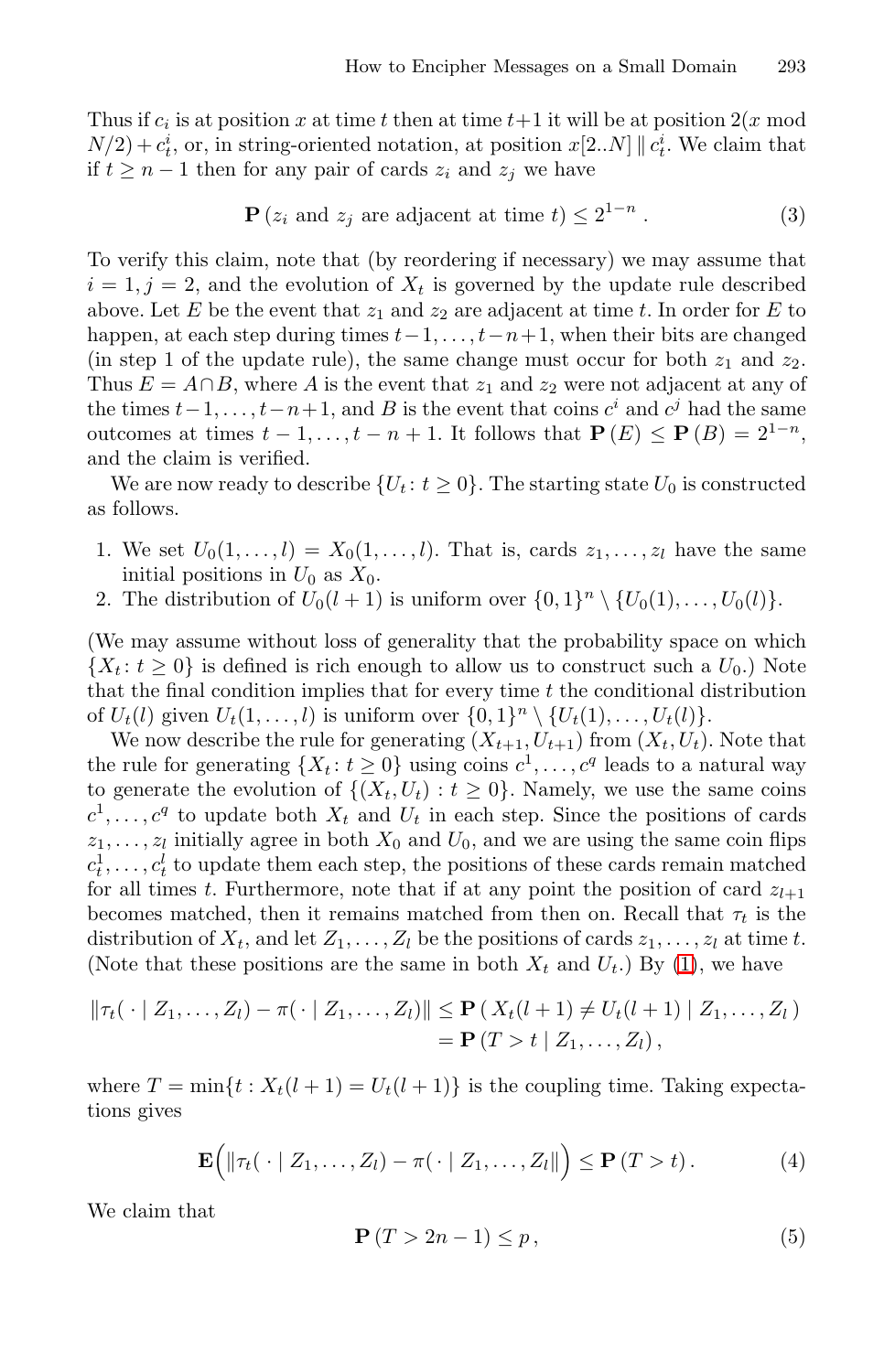where  $p = n!2^{2-n}$ . Let A be the event that at some time in  $\{n-1, n, \ldots, 2n-2\}$ card  $z_{l+1}$  is adjacent to some card of smaller index in the Y or Z process. Unless A occurs, coupling occurs by time  $2n - 1$ . Summing equation (3) over 2 processes, n timesteps, and l smaller indices verifies the claim by showing that

$$
\mathbf{P}\left(A\right) \le 2nl \cdot 2^{1-n} = p. \tag{6}
$$

<span id="page-8-2"></span>Note that equation (5) holds regardless of the initial state  $(X_0, U_0)$ , and that the process  $\{(X_t, U_t) : t \geq 0\}$  is itself a Markov chain. Now imagine that we have a sequence of trials where in each trial we run the coupling for an additional  $2n-1$ steps. The probabi[l](#page-5-1)ity that card  $z_{l+1}$  remains unmatched after the first trial is at most p. Furthermore, by the memoryless property of Markov chains, given that card  $z_{l+1}$  remained unmatched after the first  $r-1$  trials, the conditional probability that it remains unmatched after the  $r$ -th trial is again at most  $p$ . Hence, by induction, **P** (card  $z_{l+1}$  remains unmatched after r trials)  $\leq p^r = (nl2^{2-n})^r$ , that is,

$$
\mathbf{P}\left(T > r(2n-1)\right) \le (nl2^{2-n})^r. \tag{7}
$$

Summing over  $l \in \{0, \ldots, q-1\}$  and using Lemma 2 gives

$$
\|\tau_{r(2n-1)} - \pi\| \leq \sum_{l=0}^{q-1} (nl2^{2-n})^r \leq \int_0^q (n2^{2-n})^r x^r dx
$$
  

$$
\leq \frac{q^{r+1}}{r+1} \cdot n^r 2^{2r-nr} = \frac{q}{r+1} \left(\frac{4nq}{N}\right)^r . \qquad \Box
$$

### <span id="page-8-0"></span>**4 Pseudorandomness of the Thorp Shuffle**

CPA-security. The total variation distance is identical to the advantage with respect to a (deterministic) nonadaptive chosen-plaintext attack. So, reformulating Theorem 1 in cryptographic terms, what we have shown is the following.

**Theorem 3 (nCPA-security, concrete).** *Let*  $N = 2^n$  *and*  $1 \leq q \leq N$ *. Then, for any*  $r > 1$ ,

<span id="page-8-1"></span>
$$
\mathbf{Adv}_{\text{Th}[N,r(2n-1)]}^{\text{ncpa}}(q) \leq \frac{q}{r+1} \left(\frac{4nq}{N}\right)^r.
$$

TIME REVERSAL. Let  $\text{Th}^{-1}[N,R] = (\text{Th}[N,R])^{-1}$  denote the time-reverse Thorp shuffle on N cards with R rounds: in round  $r \in \{1, ..., R\}$  it sends cards  $2x$  and  $2x + 1$ , where  $0 \le x \le N/2$ , either to x and  $x + N/2$ , or to  $x + N/2$  and x, depending on a random bit  $c(x, r)$ . For N a power of two the forward and reverse Thorp shuffle are "isomorphic" Markov chains in the sense that there is a relabeling of states from Th[N, R] to Th<sup>-1</sup>[N, R] that preserves the transition rule. As a consequence, the bound of Theorem 1 applies to the reverse Thorp shuffle as well, giving us the following.

**Corollary 4 (nCPA-security, reverse Thorp).** Let  $N = 2^n$  and  $1 \le q \le N$ . *Then, for any*  $r \geq 1$ ,  $\mathbf{Adv}_{\text{Th-1}[N,r(2n-1)]}^{\text{ncpa}}(q) \leq (q/(r+1)) \cdot (4nq/N)^r$ .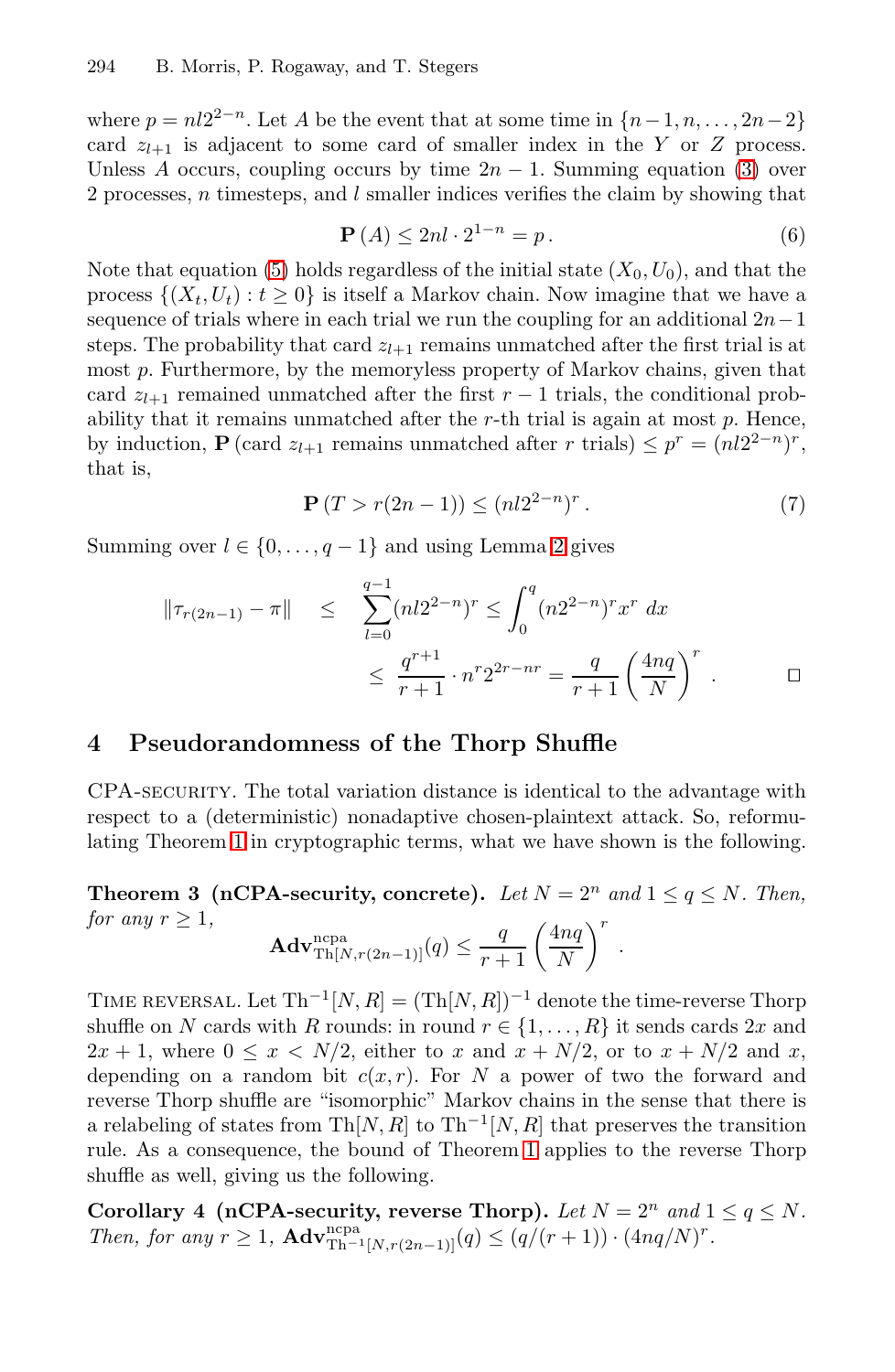

<span id="page-9-0"></span>Fig. 2. Proven security of the Thorp shuffle. The x-axis gives the log (base 2) of the number of queries. The y-axis gives an upper bound on an adversary's nCPA advantage by Theorem 3 (top) or its CCA advantage by Theorem 5 (bottom). The curves are for  $N = 2^{30}$  points (left) or  $N = 2^{40}$  points (right). The curves, from left to right, are for 4, 8, 16, 32, and 64 passes.

CCA-security. A lovely result of Maurer, Pietrzak, and Renner [21] allows us to easily extend Theorem 3 to a larger class of adversaries, namely, we can trade our nCPA-adversaries for CCA ones. The cost [of d](#page-15-3)oing so will be a doubling in the number of rounds, as well as in the advantage bound.

**Theorem 5 (CCA-security, concrete).** *Let*  $N = 2^n$  *and*  $1 \leq q \leq N$ *. Then, for any*  $r \geq 1$ *,* 

$$
\mathbf{Adv}_{\mathrm{Th}[N,r(4n-2)]}^{\mathrm{cca}}(q) \leq \frac{2q}{r+1} \left(\frac{4nq}{N}\right)^r.
$$

*Proof.* We use the second half of [Co](#page-8-0)rolla[ry](#page-9-0) 5 from Maurer et al. [21]. In their notation, we have that **F** = Th[N, R/2], which is stateless,  $\mathbf{G} = \text{Th}^{-1}[N, R/2]$ , which also stateless, and thus  $\Delta_q(\langle \mathbf{F} \triangleright \mathbf{G}^{-1} \rangle, \langle \mathbf{P} \rangle) = \mathbf{Adv}_{\text{Th}[N,R]}^{\text{cca}}(q)$  is bounded above by  $\Delta_q^{\textsf{NA}}(\mathbf{F}, \mathbf{P}) + \Delta_q^{\textsf{NA}}(\mathbf{G}, \mathbf{P}) = \mathbf{Adv}_{\text{Th}[N, R/2]}^{\text{ncpa}}(q) + \mathbf{Adv}_{\text{Th}^{-1}[N, R/2]}^{\text{ncpa}}(q).$  Note that nonadaptive a[dve](#page-15-1)rsaries in [21] may be probabilistic, but that the best deterministic adversary must do at least as well. Applying Theorem 3 and Corollary 4 to bound the last two summands yields the result.  $\square$ 

Graphical illustration. The bounds of Theorems 3 and 5 are illustrated in Fig. 4. For example, for 16 passes and  $N = 2^{40}$  points (third curve on the bottom right), an adversary must ask at least  $2^{26.2}$  queries to have CCA advantage 0.5. For comparison, when applied to a maximally unbalanced Feistel network, the earlier analysis of Naor and Reingold [27, Th 6.2] would have topped out—with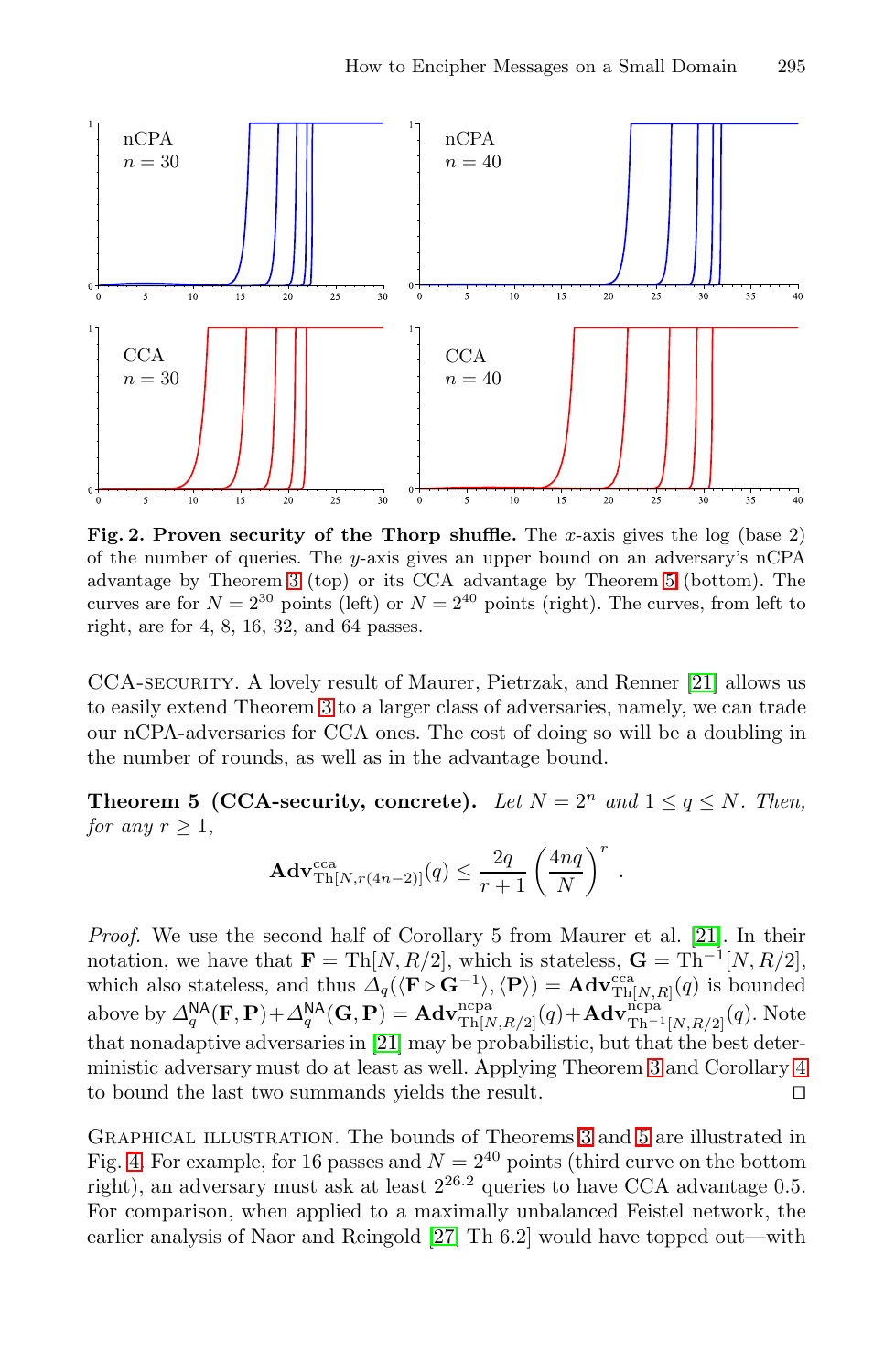

**Fig. 3. Proven security of the Thorp shuffle, continued.** The x-axis gives the log (base 2) of the number of queries. The y-axis gives an upper [bou](#page-15-14)nd on an adversary's DPA advantage by Theorem 8, both for  $N = 2^{30}$  points (left) and  $N = 2^{40}$  points (right). The curves, from left to right, are for two passes and then four.

one pass—at  $2^{16.8}$  queries. Had we enciphered strings using a balanced Feistel network instead, then the result of Maurer and Pietrzak [20, Th 1], would give a family of curves (depending, like ours, on how many rounds were performed) that would top out by  $2^{18.5}$  queries. Patarin's result for six-round Feistel [31] would apparently be similar, but the concrete security is not explicitly given in that work, and the quantitative bounds are difficult to infer.

Asymptotic interpretation. For an asymptotic interpretation of Theorem 3, fix  $r > 0$  and suppose that  $q = N^{1-1/r}$  and where, as before,  $N = 2<sup>n</sup>$ . Then

$$
\mathbf{Adv}_{\text{Th}[N,2rn]}^{\text{ncpa}}(q) \leq \frac{q}{r+1} \left(\frac{4nq}{N}\right)^r = \frac{4^r n^r}{r+1} \cdot \frac{1}{N^{1/r}}.
$$

In other words, we have upper-bounded the advantage by an expression of the form  $(a \log^b N)/N^{1/r}$  for r-dependent constants a and b. Since this goes to 0 as  $n \to \infty$ , we conclude the following.

**Corollary 6 (nCPA-security, asymptotic).** *Let*  $r \geq 1$  *be an integer. Then* 

$$
\lim_{n\to\infty}\mathbf{Adv}_{\mathrm{Th}[2^n,2rn]}^{\mathrm{ncpa}}\left(2^{n(1-1/r)}\right)=0.
$$

In English, a maximally-unbalanced Feistel network on  $n$  bits employing  $2r$ passes maintains security to nearly  $2^n$  queries: specifically, to  $2^{n(1-1/r)}$  queries for large enough n. Said differently, you can achieve security up to  $N^{1-\epsilon}$  nonadaptive queries, for any  $\varepsilon > 0$ , provided you make at least  $2 \cdot [1/\varepsilon]$  passes. This is far better than what a balanced Feistel network can achieve. The asymptotic version of Theorem 5 is similar.

**Corollary 7 (CCA-security, asymptotic).** *Let* r ≥ 1 *be an integer. Then*

$$
\lim_{n\to\infty}\mathbf{Adv}_{\mathrm{Th}[2^n,4rn]}^{\mathrm{cca}}\left(2^{n(1-1/r)}\right)=0.
$$

DESIGNATED-POINT SECURITY. The PRP notion of security formalizes an adversary's inability to detect non-uniform behavior when it sees a *population* of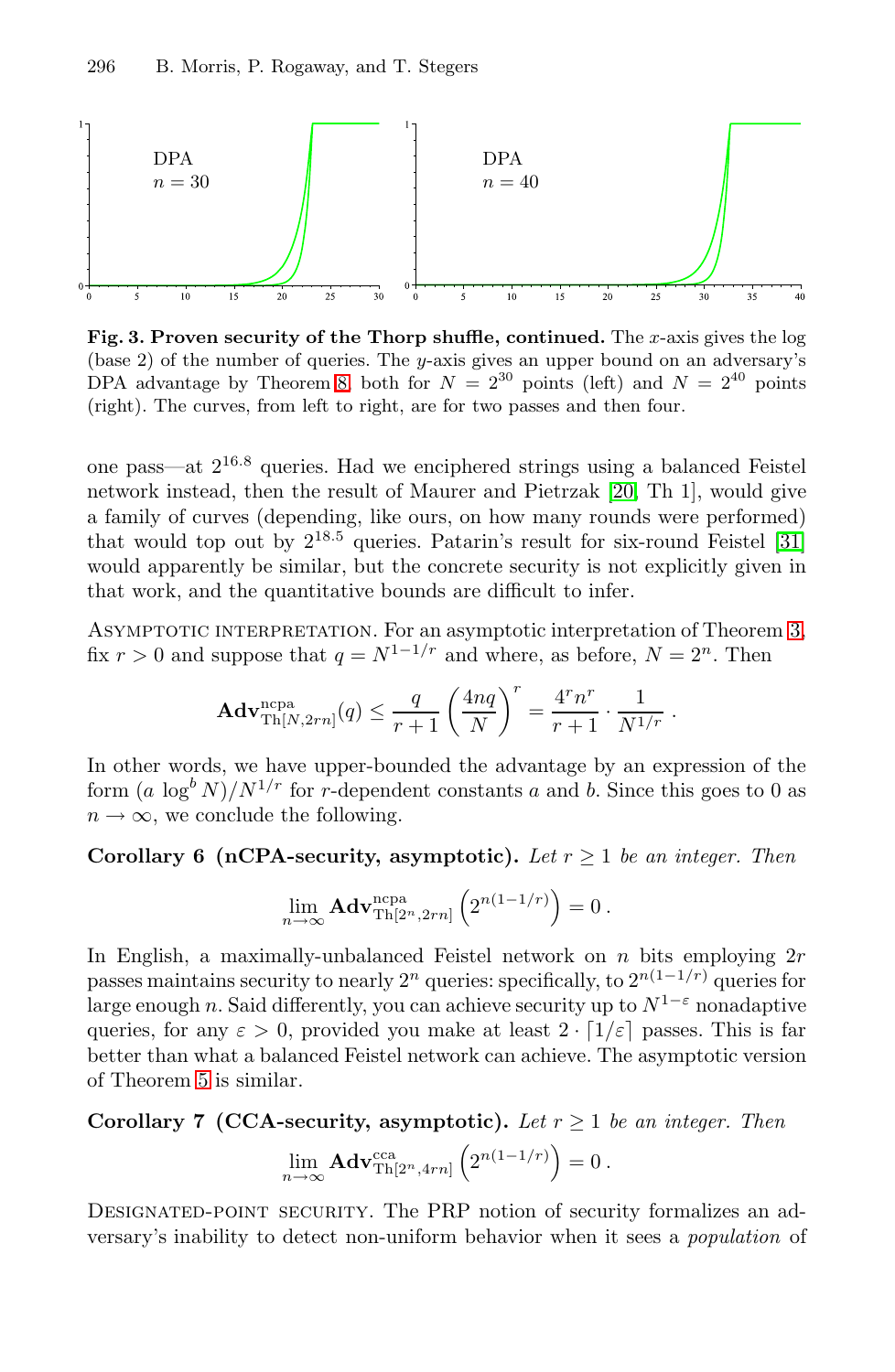.

plaintext/ciphertext pairs. Many security notions instead demand that the adversary figure something out about a designated point that it selects: the customary formulations for find-then-guess security, semantic security, unforgeability, and non-malleability are all this way. Weakening the security notion along these lines facilitates a stronger bound for the Thorp shuffle.

<span id="page-11-0"></span>Let  $E: \mathcal{K} \times \mathcal{M} \rightarrow \mathcal{M}$  be a cipher and let A be an adversary. We measure the effectiveness of A in carrying out a *designated-point attack* on E by  $\mathbf{Adv}_{E}^{\text{dra}}(\mathcal{A}) = \mathbf{P}(\mathcal{A}^{G} \Rightarrow 1) - \mathbf{P}(\mathcal{A}_{\bullet}^{H} \Rightarrow 1)$  $\mathbf{Adv}_{E}^{\text{dra}}(\mathcal{A}) = \mathbf{P}(\mathcal{A}^{G} \Rightarrow 1) - \mathbf{P}(\mathcal{A}_{\bullet}^{H} \Rightarrow 1)$  $\mathbf{Adv}_{E}^{\text{dra}}(\mathcal{A}) = \mathbf{P}(\mathcal{A}^{G} \Rightarrow 1) - \mathbf{P}(\mathcal{A}_{\bullet}^{H} \Rightarrow 1)$  where oracles G and H behave like this. Both begin by choosing  $\hat{K} \stackrel{\ast}{\leftarrow} \mathcal{K}$  and then answering queries (enc, x) by  $E_K(x)$ . Oracle G answers the same way for a query (test, x), but H answers such a query by a uniformly chosen value that has not yet been returned to  $\mathcal{A}$ . No other types of queries are allowed. The adversary may ask a single test query, its last: once a test query is asked, any subsequent query returns ⊥. Let  $\mathbf{Adv}_{E}^{\text{dpa}}(q) = \max_{\mathcal{A}} \mathbf{Adv}_{E}^{\text{dpa}}(\mathcal{A})$  where the maximum is taken over all deterministic nonadaptive adversaries [th](#page-7-1)at ask [e](#page-8-2)xactly  $q$  enc queries. The DPA notion is similar to, but weaker than, the IUP notion investigated by Desai and Miner [9].

**Theorem 8 (Designated-point security).** Let  $N = 2^n$  and  $1 \le q \le N$ . *Then, for any*  $r \geq 1$ *,* 

$$
\mathbf{Adv}_{\mathrm{Th}[N,r(2n-1)]}^{\mathrm{dpa}}(q) \le \left(\frac{4nq}{N}\right)^r
$$

The pro[of](#page-14-3) follows immediately from equations (4) and (7). The bounds are illustrated in Fig. 3. An asymptotic counterpart for the result is as follows.

**Corollary 9 (Designated-point security, asymptotic).** *For any*  $\varepsilon > 0$  *we have that*  $\lim_{n\to\infty} \mathbf{Adv}_{\text{Th}[2^n,2n]}^{\text{dpa}}(2^{n(1-\varepsilon)})=0.$ 

More general message spaces. We emphasize that our results on the Thorp shuffle have assumed that the size of the message is a power of two. By using the cycle-walking construction [6], this suffices to encipher messages on any message space  $\{0,\ldots,N-1\}$ . But the cost of applying this domain transformation can be nearly as bad as an expected doubling in the encryption and decryption time. It would be more desirable for the results to directly apply to Thorp-enciphering for any even N. We expect the full version of this paper to report on such results.

### **5 [Effi](#page-15-15)ciently Realizing the Thorp Shuffle**

In this section we sketch a practical realization of Thorp-shuffle encryption. We assume a pseudorandom function  $f: \mathcal{K} \times \Sigma^* \to \{0,1\}^{128}$ . In the analysis,  $\rho = f(K, \cdot)$  is regarded as a uniform random function. The translation to the complexity-theoretic setting is standard, the PRF's key K naming a particular  $\rho$ . A natural instantiation of f would be the CBC MAC of AES (after a prefix-free encoding of the input [32]). Typically, only one AES call would be needed per PRF invocation.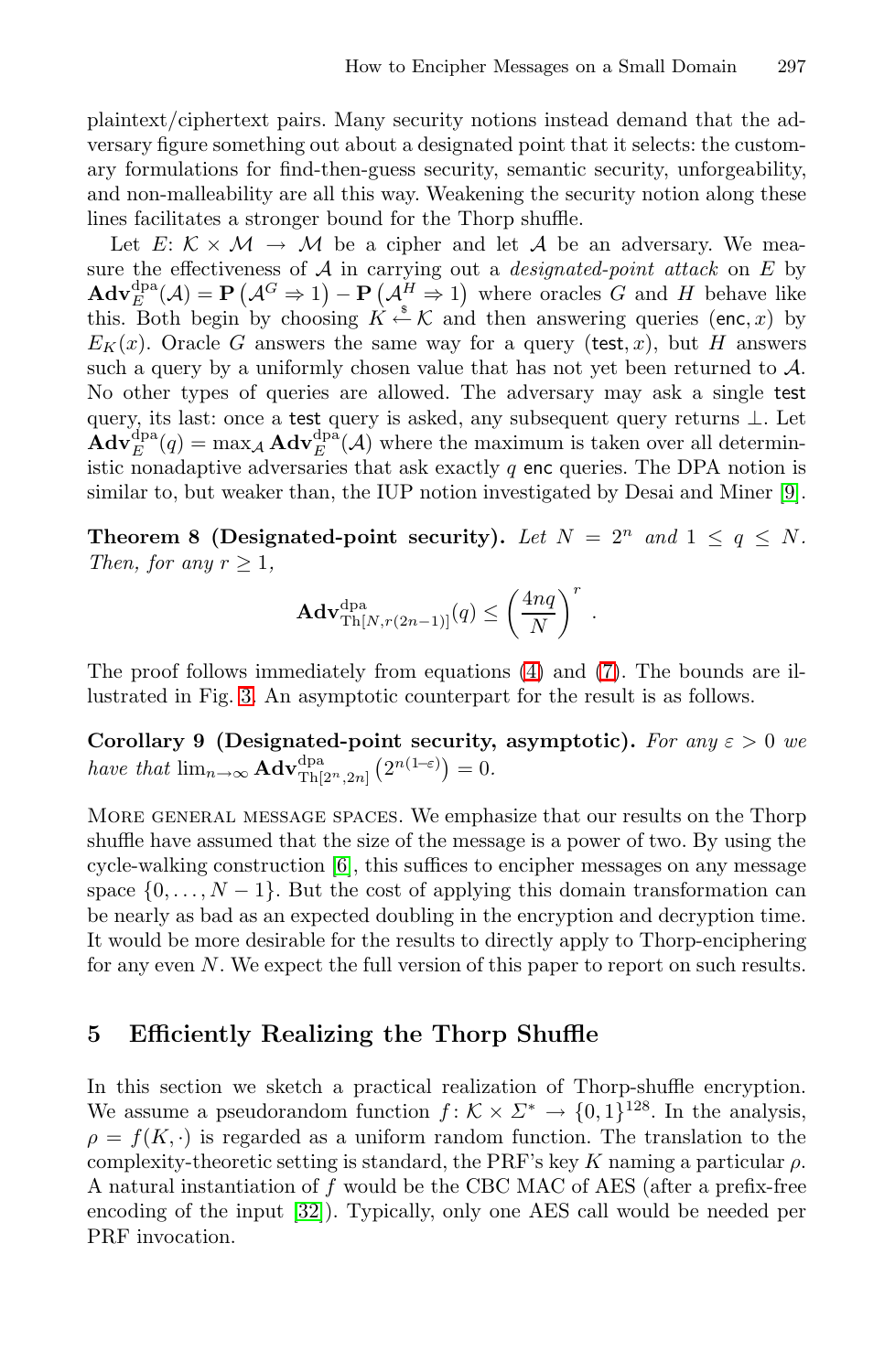<span id="page-12-0"></span>

| $p =$                 |                | $n=20$ |           |                   |                                                                           | $n=30$ |               |             |     | $n=40$ |                      |      |
|-----------------------|----------------|--------|-----------|-------------------|---------------------------------------------------------------------------|--------|---------------|-------------|-----|--------|----------------------|------|
| $\parallel \#$ passes | $\#\text{AES}$ |        |           |                   | dpa   ncpa   cca    $\# \text{AES}$   dpa   ncpa   cca    $\# \text{AES}$ |        |               |             |     |        | dpa ncpa cca         |      |
| $\overline{2}$        | 8              | 12.7   | 6.9       |                   | 12                                                                        | 22.1   | 11.6          |             | 16  | 31.7   | 16.4                 |      |
| 4                     | 16             | 13.2   | 9.4       | 6.4               | 24                                                                        | 22.6   | $15.7$ $11.2$ |             | 32  |        | $32.2 \mid 22.1$     | 15.9 |
| 8                     | 32             | 13.4   | 11.3      | $\vert 9.1 \vert$ | 48                                                                        | 22.8   | 18.8   15.3   |             | 64  |        | $32.4$   26.5   21.7 |      |
| 16                    | 64             | 13.6   | 12.4      | 11.1              | 96                                                                        | 23.0   | 20.8          | 18.6        | 128 | 32.6   | 29.3 26.3            |      |
| 32                    | 128            | 13.6   | 13.4      | 13.0              | 192                                                                       | 23.1   | 22.5          | <b>20.0</b> | 256 | 32.6   | 31.8                 | 30.9 |
| 64                    | 256            | 13.6   | 13.4 13.0 |                   | 384                                                                       | 23.1   | 22.6 21.9     |             | 512 | 32.6   | 31.8                 | 30.9 |

**Fig. 4. Security and its cost.** The columns indicate the domain size  $N = 2^n$ , the number of passes p, the number of AES calls per encryption (with 5x-speedup), and values lg q such that our bound on  $\mathbf{Adv}_{\text{Th}[2^n,np]}^{\text{xxx}}(q)$  is about 0.5, for  $\text{xxx} \in \{\text{dpa}, \text{ncpa}, \text{cca}\}.$ 

UPDATE RULE. Our realization of  $\text{Th}[N,R]$  will effectively use a different update rule than that of Section 3: to each  $x, x+N/2 \in \{0, \ldots, N-1\}$  and each round r we associate a coin flip  $c(x, r)$  that is used to map the card occupying position x in round r to position  $2x + c(x, r)$  $2x + c(x, r)$  $2x + c(x, r)$  if  $x < N/2$  and to  $2x - N + 1 - c$  if  $x \ge N/2$ . When N is a power of two and  $c(x, r) = \rho(x \mod N/2, r)$ , this corresponds to an unbalanced Feistel network.

FIVE ROUNDS AT ONCE. We now describe a technique that lets one compute several rounds of the Thorp shuffle with a single call to the underlying PRF. With a PRF outputting 128 bits, one call will let us do five rounds of enciphering or deciphering instead of just one. We call this the 5x trick. With it, one needs  $[R/5]$  PRF calls to realize Th $[N, R]$ . See Fig. 4 for a representation of how many AES calls would be needed to make various numbers of passes over domains of various sizes, and our proven security bounds in each case.

To explain the idea behind the 5x trick, assume for now that we are enciphering  $N = 2^n$  points for some  $n \geq 5$ . We will use the following notation. If  $X \in \{0,1\}^{\ell}$  and  $i, j \in \{0,\ldots,\ell-1\}$ , we write  $X[i]$  for its *i*-th bit, where the leftmost bit of X is  $X[0]$ . The substring consisting of the *i*-th through *j*-th bit of X is written  $X[i..j]$ . It is empty if  $i>j$ . If  $v_1,\ldots,v_k$  are bitstrings or integers,  $\langle v_1,\ldots,v_k\rangle$  is the tuple  $(v_1,\ldots,v_k)$  encoded as a bitstring in some fixed way.

Denote the ciph[ert](#page-13-0)ext of  $X \in \{0,1\}^n$  after i rounds of Thorp-enciphering by  $X_i$ , with  $X_0 = X$ . Instead of evaluating  $\rho$  at  $\langle X_i[1 \dots n-1], i \rangle$  and using only one of the resulting 128 bits as  $c(X_i[1.. n-1], i)$ , we will instead extract a sufficient number of bits to determine all coin flips  $c(U, r)$  that may be needed in the same group of five consecutive rounds. Realizing this idea is slightly tricky because it is essential that each coin  $c(U, r)$  taken from  $\rho$ 's output be well-defined no matter how this value may arise, and, at the same time, that it be independent from  $c(V, s)$  unless  $(U, r) = (V, s)$ .

Our strategy is illustrated by Fig. 5. We group the round into runs of five which we call *phases*, beginning with the first. (The last group of five may be shorter.) We exploit the fact that, for  $j \in \{0, 1, 2, 3, 4\}$ , the strings  $X_{5i}$  and  $X_{5i+j}$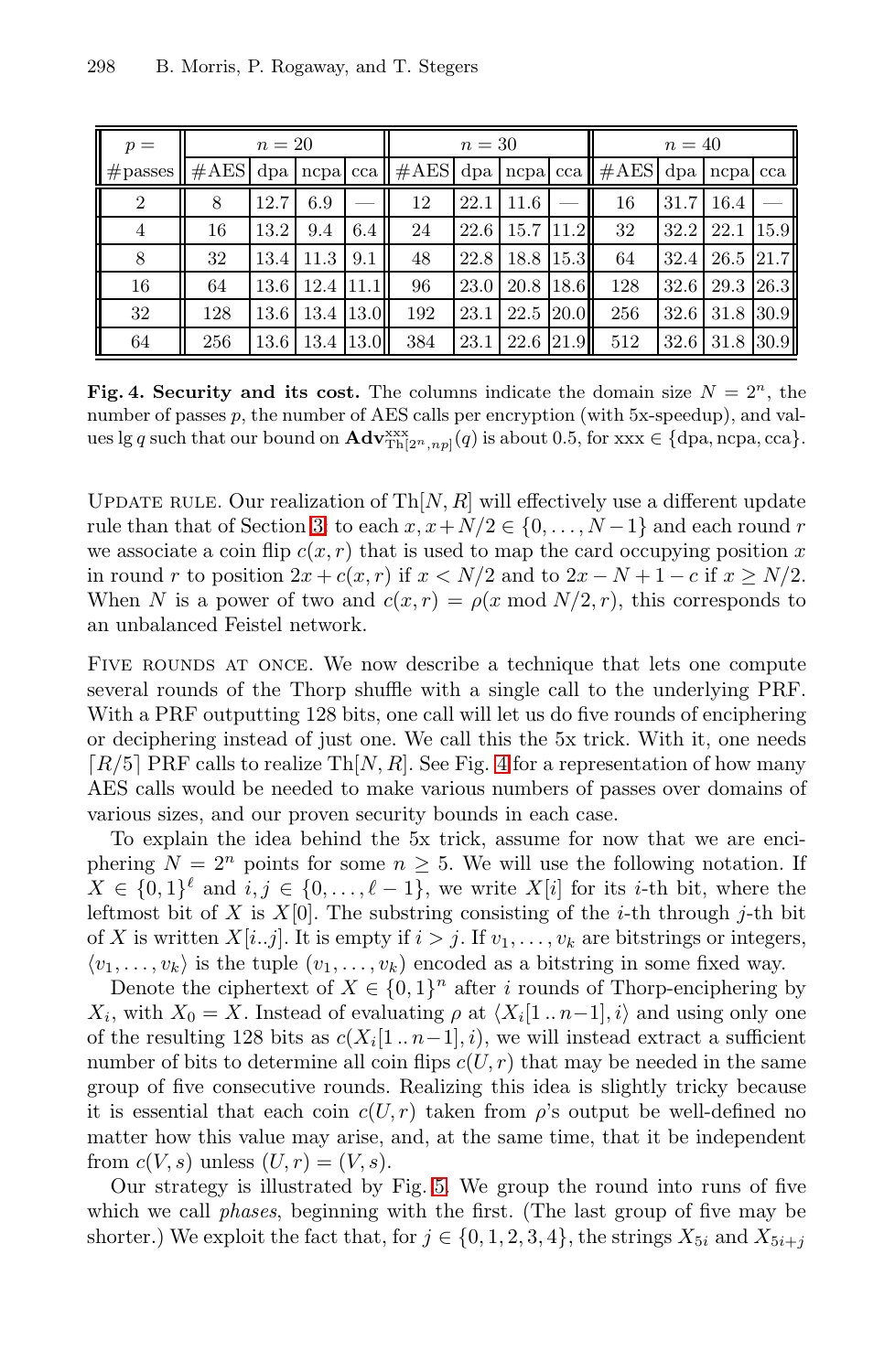<span id="page-13-0"></span>

| $X_{5i}$           | $b_0$   $b_1$   $b_2$   $b_3$   $b_4$      |                               | $B = b_1b_2b_3b_4$    |
|--------------------|--------------------------------------------|-------------------------------|-----------------------|
|                    | $X_{5i+1}$   $b_1$   $b_2$   $b_3$   $b_4$ | $d_0$                         | $B = b_2b_3b_4d_0$    |
|                    | $X_{5i+2}$ $b_2$ $b_3$ $b_4$               | $d_0 \mid d_1 \mid$           | $B = b_3b_4 d_0d_1$   |
|                    | $X_{5i+3}  b_3  b_4$                       | $ d_2 $<br>$d_0 \mid d_1$     | $B = b_4 d_0 d_1 d_2$ |
| $X_{5i+4}$   $b_4$ |                                            | $ d_2 d_3 $<br>$d_1$<br>$d_0$ | $B = d_0 d_1 d_2 d_3$ |

**Fig. 5. The 5x trick.** The lines show successive *n*-bit strings  $X_i$  as we encipher (going down) or decipher (going up) using Th[2<sup>n</sup>, R]. For any  $A \in \{0, 1\}^{n-5}$  and round j divisible by 5, a single call computes the coins associated to all  $(n - 1)$ -bit strings \*\*\*\* A for round j, \*\*\* A \* for round j + 1, \*\* A \* \* for round j + 2, \* A \* \* \* for round  $j+3$ , and  $A \star \star \star \star$  for round  $j+4$ , where each  $\star$  may be 0 or 1.

have at least an  $(n-5)$ -bit substring A in common. We evaluate  $\rho$  only on  $\langle A, i \rangle$ , obtaining [1](#page-14-4)28 random bits. The coin flip  $c(X_t[1..n-1], t)$  used to encrypt  $X_t$  in round  $t = 5i + j$  $t = 5i + j$  $t = 5i + j$  [is](#page-1-0) then picked out of these 128 bits using  $\langle B, j \rangle$  where B is the concatenation of bits 1.. $(4-j)$  and  $(n-j+4)$ .. $(n-1)$  of the string  $X_{5i+i}$ . The independence requirement is satisfied since the tuple  $(A, B, i, j)$  uniquely determines  $(X_{5i+j}[1.. n-1], 5i+j).$ 

The real complexity comes when N is *not* a power of 2. Carefully generalizing the idea just sketched by replacing string operations with modulo arithmetic gives rise to the same  $5x$  speedup for Thorp-enciphering any number of points  $N$ provided that  $N$  is a multiple of 32. We specify this case in Fig. 6. The cyclewalking trick (see footnote 1 on p. 289) [can](#page-14-4) then be used to extend the domain to arbitrary N while never enciphering on a domain that exceeds the size of the original one by more than 31 points. The 5x trick uses  $5 \cdot 2^4 = 80$  of the 128 bits output by the PRF. It generalizes to yield a  $k$ -fold speedup if the PRF outputs at least  $k \cdot 2^{k-1}$  bits, though this nec[essit](#page-15-4)ates rounding N to the next multiple of  $2^k$ . We omit a proof of the following.

**Theorem 10.** *Suppose* 32 | N *and*  $R \ge 1$ *. If*  $\rho: \Sigma^* \to \{0, 1\}^{128}$  *is a uniform random function then the permutation*  $\text{Enc}_{\rho}$  *def[in](#page-14-5)ed in Fig. 6 realizes*  $\text{Th}[N, R]$ *. Also,* Dec<sub>*o</sub> is its inverse. Furthermore, computing*  $Enc<sub>o</sub>(x)$  *or*  $Dec<sub>o</sub>(x)$  *requires*  $\rho$ </sub> *to be evaluated on at most*  $\lceil R/5 \rceil$  *points.* 

Tweaking. A p[rac](#page-14-4)tical realization for small-space encryption should be *tweakable*, a notion formalized by Liskov, Rivest, and Wagner [16]. The syntax of the cipher is extended to take an additional argument, the *tweak*, and each tweak effectively names a random independent cipher. The algorithm of Fig. 6 is easily modified to accommodate a tweak by adding it to the tuple  $Y$  in line 37. As a simple example, an application might need to encipher the upper five digits of a U.S. social security number using a tweak that is the lower four digits.

VARIABLE INPUT LENGTH. In Fig. 6, we included the domain size  $N$  within the scope of  $\rho$ 's input (lines 37–38). This makes the scheme secure in the sense of a variable-input-length (VIL) cipher. The property allows to, for example, encipher under a common key database fields that have different domain sizes.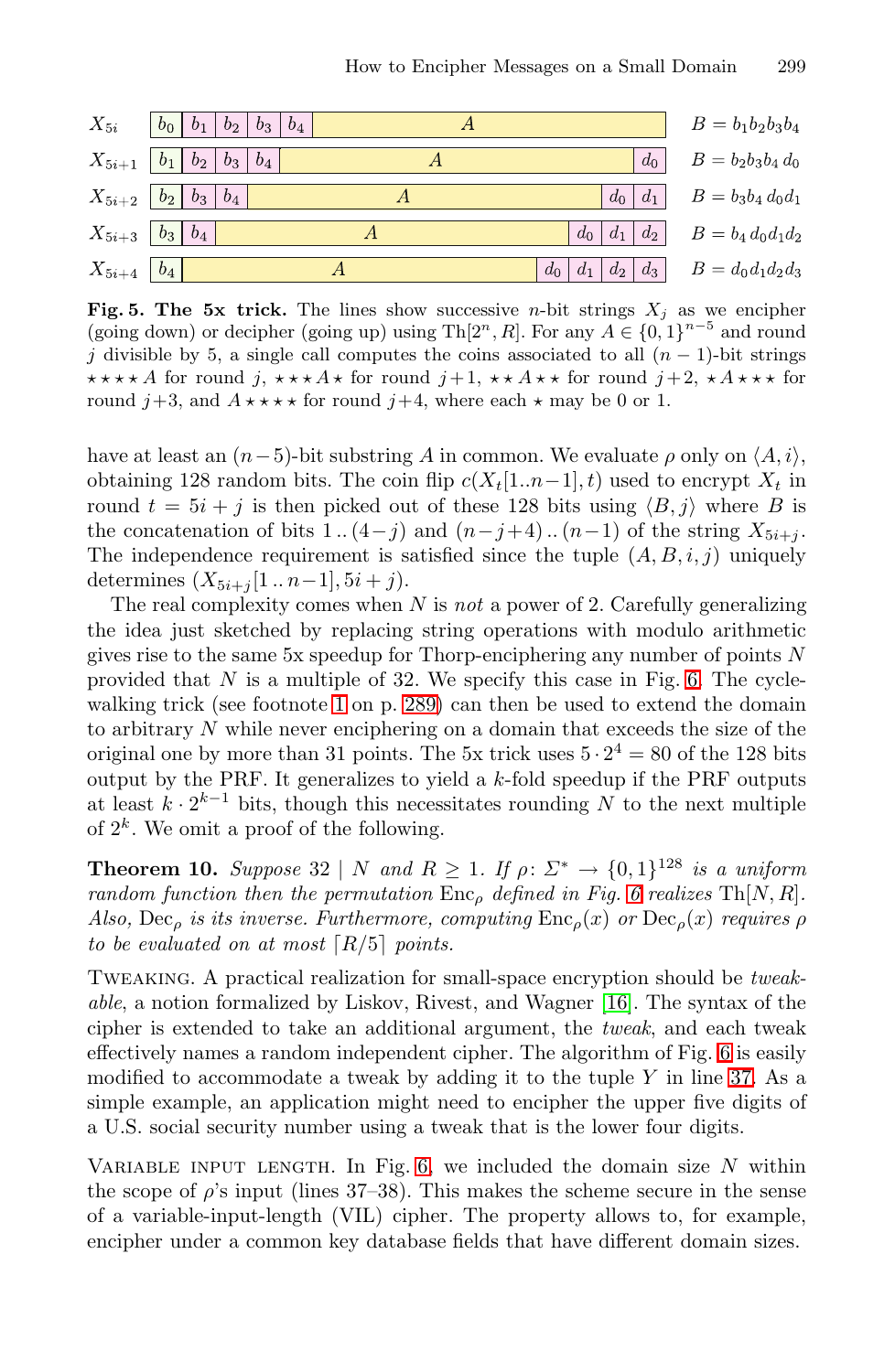<span id="page-14-6"></span><span id="page-14-5"></span><span id="page-14-4"></span>

| 10  | algorithm $Enc_{\rho}(x)$                              | algorithm $F_o^r(x)$<br>30                                            |
|-----|--------------------------------------------------------|-----------------------------------------------------------------------|
| -11 | for $r \leftarrow 0$ to $R-1$ do                       | 31 $i \leftarrow r \operatorname{div} 5$                              |
| 12  | $c \leftarrow F_a^r(x \mod N/2)$                       | 32 $i \leftarrow r \mod 5$                                            |
| 13  | if $x < N/2$ then $x \leftarrow 2x + c$                | 33 $a \leftarrow (x \operatorname{div} 2^j) \mod N/32$                |
| 14  | else $x \leftarrow 2(x \mod N/2) + 1 - c$              | 34 $hi \leftarrow (x \operatorname{div} 2^j) \operatorname{div} N/32$ |
| 15  | return $x$                                             | 35 $lo \leftarrow x \mod 2^y$                                         |
|     |                                                        |                                                                       |
| 20  | algorithm $Dec_{\rho}(y)$                              | 36 $b \leftarrow h\mathbf{i} \cdot 2^j + l\mathbf{o}$                 |
| 21  | for $r \leftarrow R-1$ downto 0 do                     | 37 $Y \leftarrow \langle N, i, a \rangle$                             |
| 22  | $c \leftarrow F_{\rho}^r(y \operatorname{div} 2)$      | 38 table $\leftarrow \rho(Y)$                                         |
| 23  | if $c = y \mod 2$ then $y \leftarrow y \text{ div } 2$ | 39 $k \leftarrow 16j + b$                                             |
| 24  | else $y \leftarrow y$ div $2 + N/2$                    | 40 $c \leftarrow table[k]$<br>return $c$<br>41                        |

**Fig. 6.** Realization of  $\text{Th}[N, R]$  that incorporates the 5x trick. We assume that 32 | N and  $\rho: \{0,1\}^* \to \{0,1\}^{128}$ . Line 38 need only be evaluated once every five rounds.

### <span id="page-14-0"></span>**Acknowledgments**

Many thanks to Terence Spies, and Voltage Security, for renewing the second author's interest in the small-space encryption problem; without their interest, this work would not exist.

# **References**

- 1. Aiello, W., Venkatesan, R.: Foiling birthday attacks in length-doubling transformations: Benes: a non-reversible alternative to Feistel. In: Maurer, U.M. (ed.) EU-ROCRYPT 1996. LNCS, vol. 1070, pp. 307–320. Springer, Heidelberg (1996)
- <span id="page-14-3"></span><span id="page-14-1"></span>2. Aldous, D., Diaconis, P.: Shuffling cards and stopping times. American Mathematical Monthly 93, 333–348 (1986)
- 3. Aldous, D., Diaconis, P.: Strong uniform times and finite random walks. Advances in Applied Mathematics 8(1), 69–97 (1987)
- 4. Bayer, D., Diaconis, P.: Tracing the dovetail shuffle to its lair. Annals of Applied Probability 2(2), 294–313 (1992)
- <span id="page-14-2"></span>5. Bellare, M., Ristenpart, T.: Format-preserving encryption. Cryptology ePrint report 2009/251
- 6. Black, J., Rogaway, P.: Ciphers with arbitrary finite domains. In: Preneel, B. (ed.) CT-RSA 2002. LNCS, vol. 2271, pp. 114–130. Springer, Heidelberg (2002)
- 7. Brightwell, M., Smith, H.: Using datatype-preserving encryption to enhance data warehouse security. In: 20th National Information Systems Security Conference Proceedings (NISSC), pp. 141–149 (1997)
- 8. Czumaj, A., Kanarek, P., Kutylowski, M., Loryś, K.: Fast generation of random permutations via networks simulation. Algorithmica 21(1) (May 1998)
- 9. Desai, A., Miner, S.: Concrete security characterizations of PRFs and PRPs: reductions and applications. In: Okamoto, T. (ed.) ASIACRYPT 2000. LNCS, vol. 1976, pp. 503–516. Springer, Heidelberg (2000)
- 10. Diaconis, P.: Group representations in Probability and Statistics. Lecture Notes— Monograph series, vol. 11. Institute of Mathematical Statistics (1988)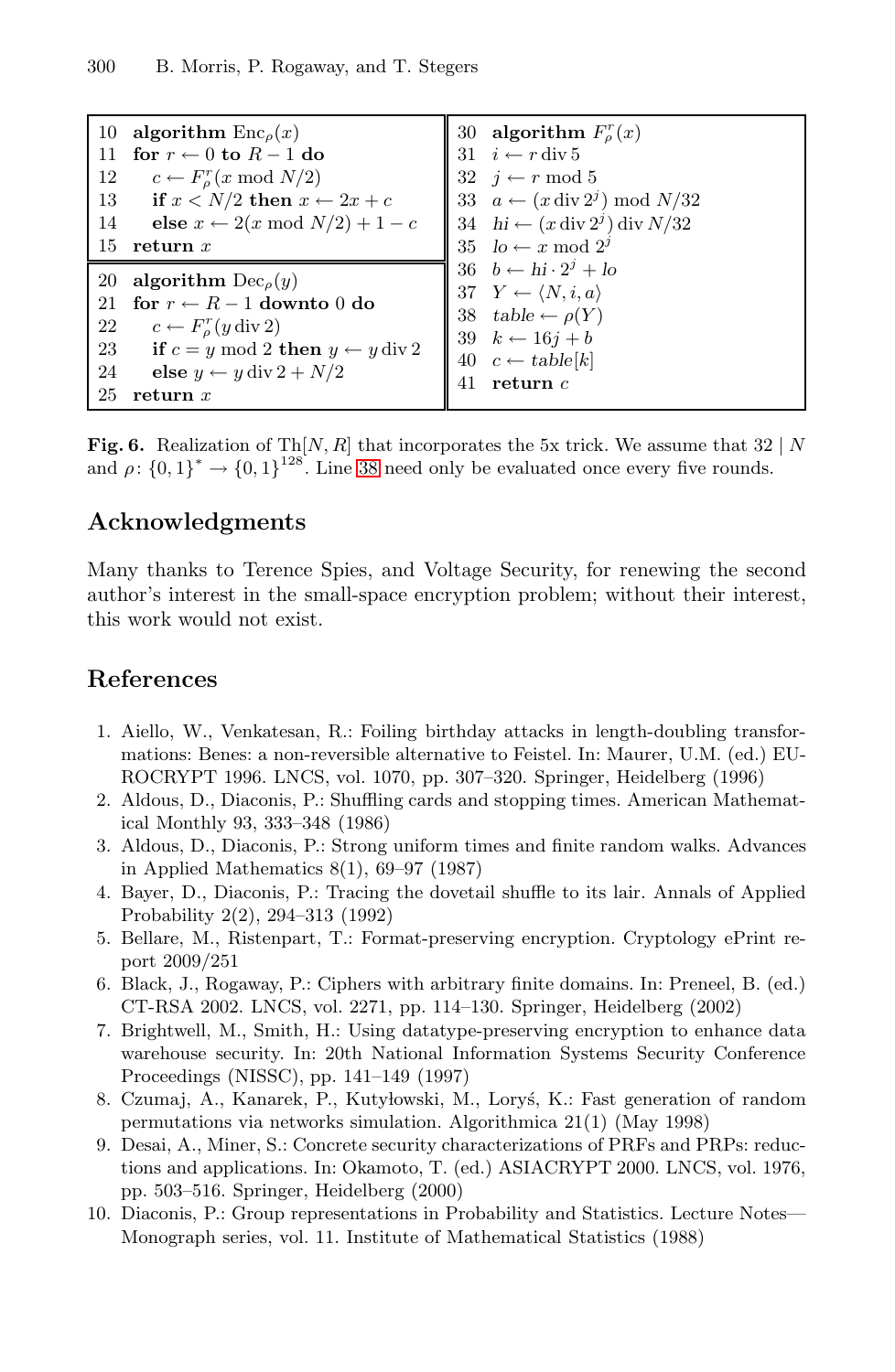- 11. Diaconis, P., Fill, J.: Strong stationary times via a new form of duality. Annals of Probability 18(4), 1483–1522 (1990)
- 12. Granboulan, L., Pornin, T.: Perfect block ciphers with small blocks. In: Biryukov, A. (ed.) FSE 2007. LNCS, vol. 4593, pp. 452–465. Springer, Heidelberg (2007)
- <span id="page-15-10"></span>13. Håstad, J.: The square lattice shuffle. Random Structures and Algorithms  $29(4)$ , 466–474 (2006)
- 14. Kaplan, E., Naor, M., Reingold, O.: Derandomized constructions of k-wise (almost) independent permutations. In: Chekuri, C., Jansen, K., Rolim, J.D.P., Trevisan, L. (eds.) APPROX 2005 and RANDOM 2005. LNCS, vol. 3624, pp. 354–365. Springer, Heidelberg (2005)
- <span id="page-15-13"></span>15. Levin, D., Peres, Y., Wilmer, E.: Markov chains and mixing times. American Mathematical Society (2008)
- <span id="page-15-4"></span>16. Liskov, M., Rivest, R., Wagner, D.: Tweakable block ciphers. In: Yung, M. (ed.) CRYPTO 2002. LNCS, vol. 2442, pp. 31–46. Springer, Heidelberg (2002)
- <span id="page-15-8"></span>17. Luby, M., Rackoff, C.: How to construct pseudorandom permutations from pseudorandom functions. SIAM J. on Computing 17(2), 373–386 (1988)
- <span id="page-15-2"></span>18. Lucks, S.: Faster Luby-Rackoff ciphers. In: Gollmann, D. (ed.) FSE 1996. LNCS, vol. 1039, pp. 180–203. Springer, Heidelberg (1996)
- 19. Maurer, U.: A simplified and generalized treatment of Luby-Rackoff pseudorandom permutation generators. In: Rueppel, R.A. (ed.) EUROCRYPT 1992. LNCS, vol. 658, pp. 239–255. Springer, Heidelberg (1993)
- <span id="page-15-9"></span>20. Maurer, U., Pietrzak, K.: The security of many-round Luby-Rackoff pseudo-random permutations. In: Biham, E. (ed.) EUROCRYPT 2003. LNCS, vol. 2656, pp. 544– 561. Springer, Heidelberg (2003)
- <span id="page-15-3"></span>21. Maurer, U., Pietrzak, K., Renner, R.: Indistinguishability amplification. In: Menezes, A. (ed.) CRYPTO 2007. LNCS, vol. 4622, pp. 130–149. Springer, Heidelberg (2007)
- <span id="page-15-6"></span>22. Montenegro, R., Tetali, P.: Mathematical aspects of mixing times in Markov chains. Foundations and Trends in Theoretical Computer Science 1(3) (2006)
- <span id="page-15-7"></span>23. Morris, B.: Improved mixing time bounds for the Thorp shuffle and L-reversal chain (February 4, 2008) arXiv:0802.0339
- 24. Morris, B.: The mixing time for simple exclusion. Annals of Applied Probability 16(2) (2006)
- <span id="page-15-5"></span>25. Morris, B.: The mixing time of the Thorp shuffle. SIAM J. on Computing 38(2), 484–504 (2008); Earlier version in STOC 2005
- 26. Morris, B., Peres, Y.: Evolving sets, mixing and heat kernel bounds. Probability Theory and Related Fields 133(2), 245–266 (2005)
- <span id="page-15-1"></span>27. Naor, M., Reingold, O.: On the construction of pseudo-random permutations: Luby-Rackoff revisited. J. of Cryptology 12(1), 29–66 (1999)
- <span id="page-15-12"></span>28. Patarin, J.: Generic attacks on Feistel schemes. Cryptology ePrint report 2008/036
- 29. Patarin, J.: Luby-Rackoff: 7 rounds are enough for  $2^{n(1-\varepsilon)}$  security. In: Boneh, D. (ed.) CRYPTO 2003. LNCS, vol. 2729, pp. 513–529. Springer, Heidelberg (2003)
- <span id="page-15-0"></span>30. Patarin, J.: A proof of security in  $O(2<sup>n</sup>)$  for the Benes scheme. In: Vaudenay, S. (ed.) AFRICACRYPT 2008. LNCS, vol. 5023, pp. 209–220. Springer, Heidelberg (2008)
- <span id="page-15-14"></span>31. Patarin, J.: Security of random Feistel schemes with 5 or more rounds. In: Franklin, M. (ed.) CRYPTO 2004. LNCS, vol. 3152, pp. 106–122. Springer, Heidelberg (2004)
- <span id="page-15-15"></span>32. Petrank, E., Rackoff, C.: CBC MAC for real-time data sources. J. of Cryptology 13(3), 315–338 (2000)
- <span id="page-15-11"></span>33. Rogaway, P.: A synopsis of format-preserving encryption (manuscript) (September 2008)